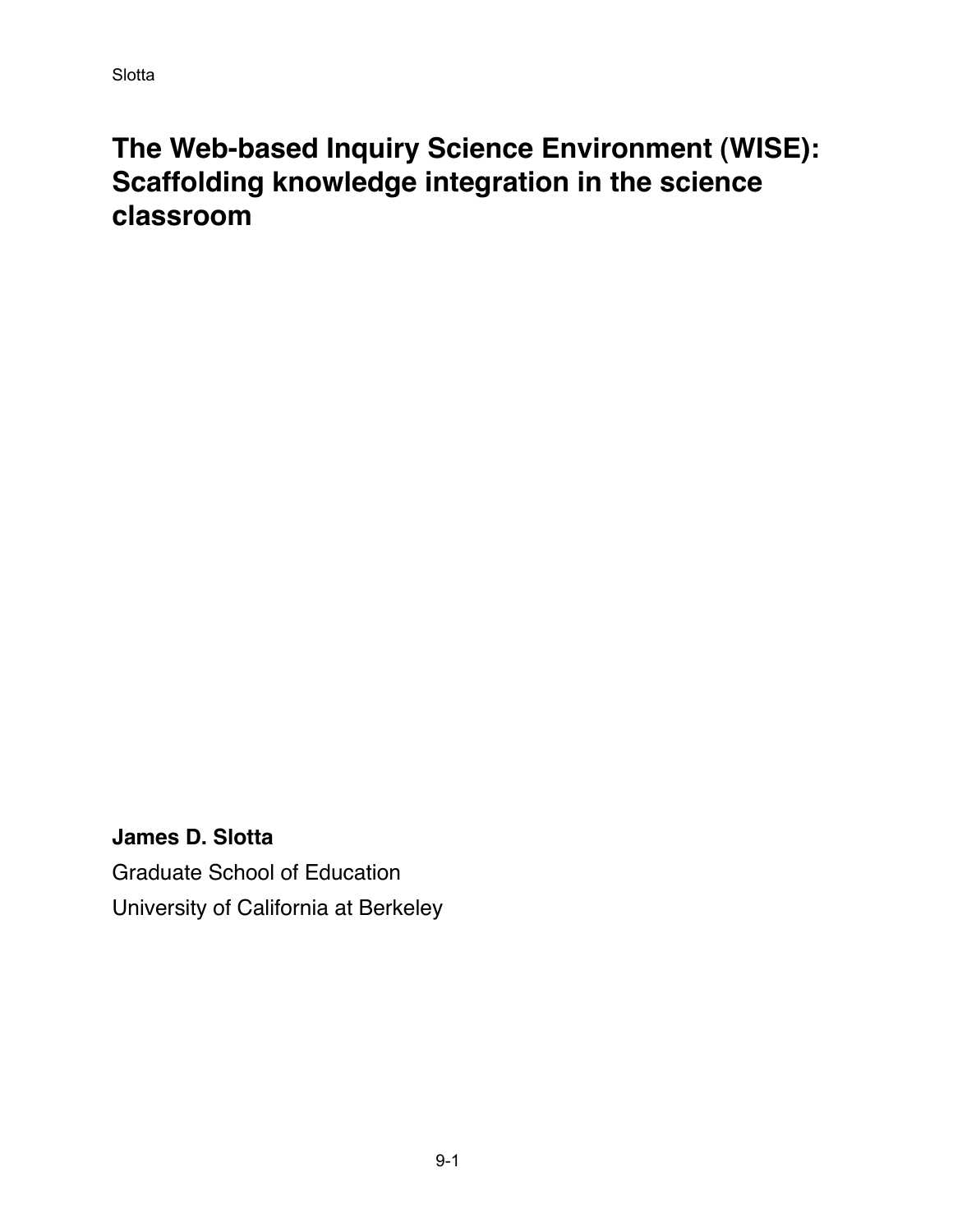The Web-based Inquiry Science Environment (WISE) project seeks to extend the KIE approaches to a wider audience of teachers in a broad range of school settings. Internet technology has developed greatly over the past five years, with improvements in personal computers, Web browser software, and network access. Building on the foundation of KIE (See Davis, Chapter 5, Bell, Chapter 6, and Hoadley, Chapter 7), WISE has capitalized on these developments to create a second-generation learning environment with improved usability and accessibility for classrooms. New features include a browser-based interface and powerful Web server functionality. Because it is completely Web-based, WISE does not require the installation of any software on school computers or servers. In addition, WISE has continued to expand the library of inquiry projects that are available to teachers, supporting an increasing range of science topics and student age groups. WISE investigates (a) effective designs for inquiry activities and assessments, (b) technology supports for students and teachers (c) authoring partnerships to create a library of inquiry projects, and (d) professional development programs to enable a wide audience of teachers to succeed with inquiry and technology. This chapter will describe the WISE learning environment and curriculum partnerships, and present new research on teachers' adoption of inquiry and technology methods.

# **The WISE Learning Environment**

WISE provides an Internet-based platform for middle and high school science activities where students work collaboratively on inquiry projects, making use of "Evidence" from the Web. WISE projects range in duration from 2 days to 4 weeks, providing inquiry topics for teachers in grades 4 to 14. Typical projects engage students in *designing* solutions to problems (e.g., design a desert house that stays warm at night and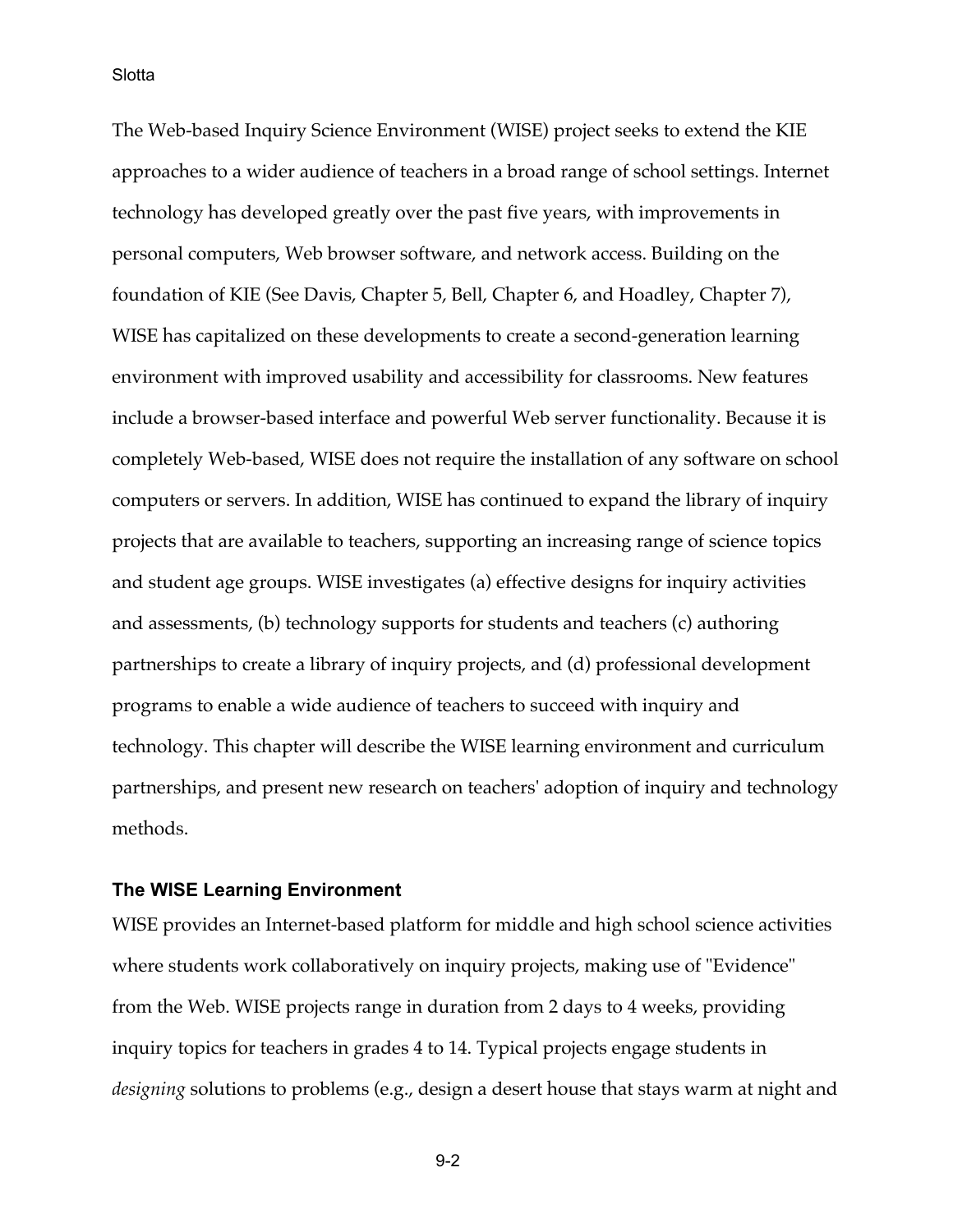cool during the day), *debating* contemporary science controversies (e.g., the causes of declining amphibian populations), or *critiquing* scientific claims found in web sites (e.g., arguments for life on Mars.) Figure 9-1 displays the WISE student interface, including the pop-up windows for reflection notes and cognitive hints. Students navigate through activity "steps" in the left-hand frame of their Web browser, called the "Inquiry Map." Each step in the project can result in the display of Web pages (to be used in support of student designs or debates), in the appearance of the WISE notes window, an online discussion, or any one of numerous inquiry tools (e.g., Java applets for data visualization, simulations, and causal maps). As the students work through the sequence of activities that comprise the project, the teacher circulates within the classroom, interacting with one small group of students at a time, helping them interpret Web materials, reflect on the topic and interact with their peers.

#### [Insert Figure 9-1about here]

The use of Internet materials is fundamental to WISE, and all projects make use of some content from the World Wide Web, as well as additional Web pages authored for purposes of the project. In WISE activities, students learn to use the Internet productively for inquiry, critiquing Web sites, designing approaches, or comparing arguments. Each project includes a lessons plan, pre and post assessments, links to the National Science Education Standards, a description of the learning goals and ideas that students will likely bring with them to the project. All student work is saved on central project servers that enable student accounts and teacher accounts to be coordinated. Technology features for teachers include classroom management tools, grading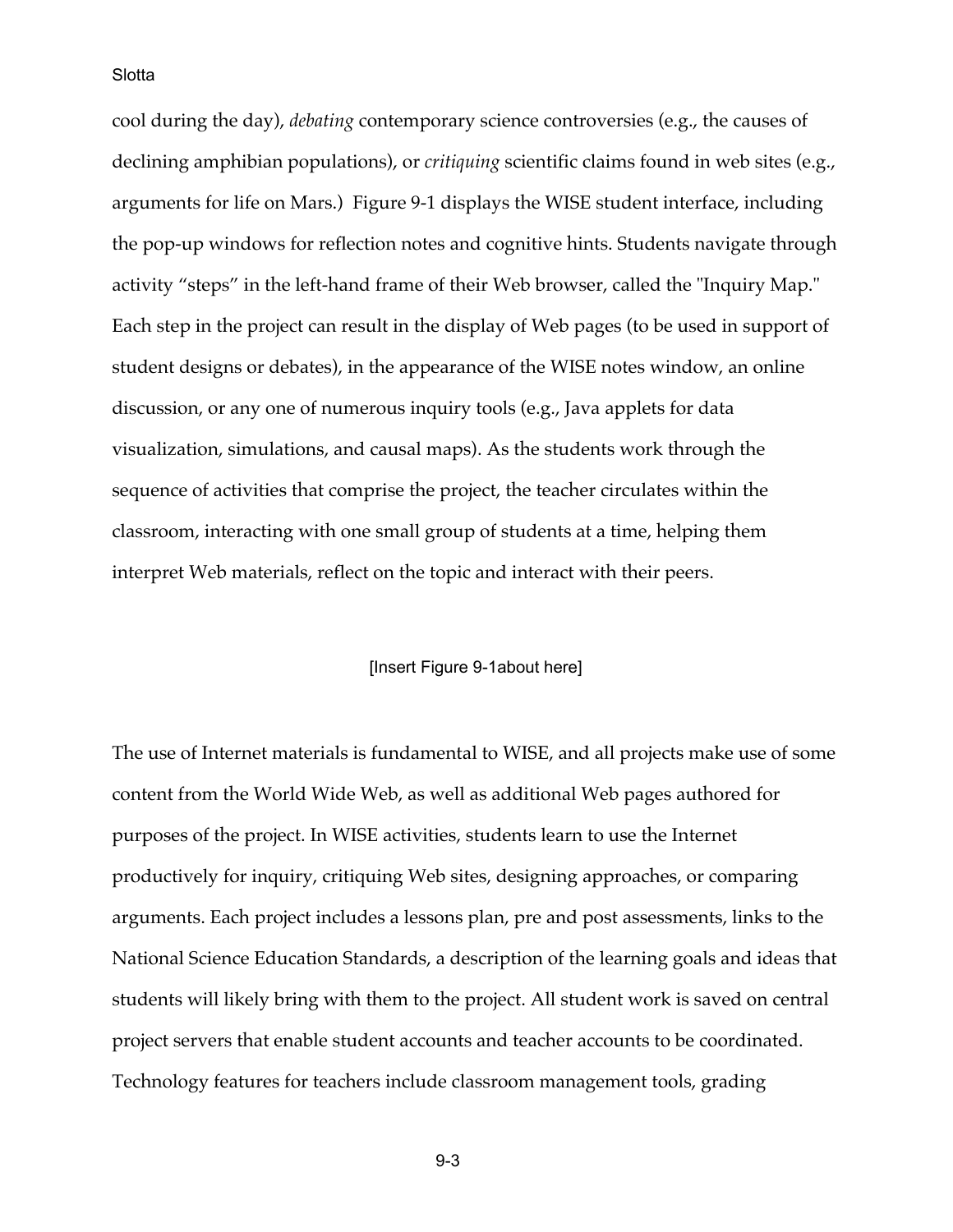environment, and the capability to make comments that students receive the next time they log into WISE. All of these materials can be seen, and activities explored at our project Web site: *http://wise.berkeley.edu*.

All WISE curriculum and assessments are authored collaboratively using Web-based authoring tools designed as an integral part of WISE. Authors develop support materials for each project, including a detailed lesson plan, pre and post assessments, links to the science standards, and a description of the learning goals and the ideas that students may possess at the outset of the project. Teachers access these materials through the *WISE Teacher Portal*, which also serves to scaffold their preparation for a WISE project run, their assessment of student work, and their formative feedback to students. Through special links into the authoring software, teachers can even customize WISE projects toward local issues, geographical features or student populations.

## **Design Framework for Inquiry Curriculum and Assessments**

The WISE learning environment, curriculum and assessments are all designed according to the scaffolded knowledge integration framework (Linn et al., Chapter 3; Linn and Hsi, 2000). This framework has been continuously refined through years of classroom trials, comparing different versions of technology tools, different approaches to guidance, and different designs for curriculum. The resulting framework thus synthesizes research findings and captures the intricacies of science education in the classroom. By encouraging learners to connect new ideas and perspectives to their ideas about the scientific phenomenon they are investigating, the framework promotes cohesive understanding. Students compare, contrast, critique, sort out, and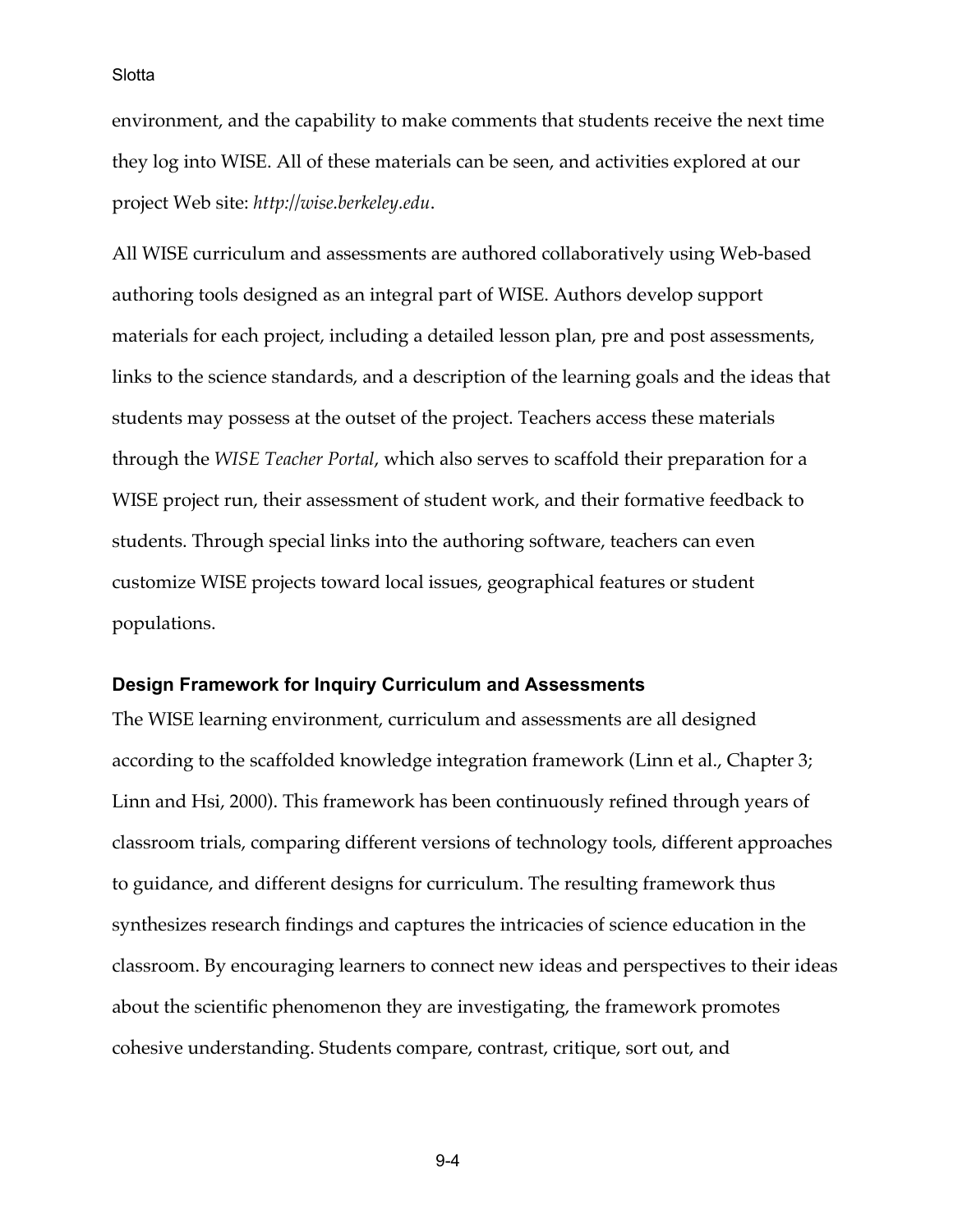reconceptualize their scientific ideas, incorporating new information, evaluating alternative accounts, and connecting everyday and scientific ideas.

WISE employs a partnership model of curriculum design, where scientists, teachers, educational researchers, and technology specialists collaboratively design inquiry curriculum and assessments (Linn, Bell, Shear, & Slotta, 1999). Authors also create lesson plans and other resources to help teachers integrate WISE activities into their existing classroom practices. WISE authoring partnerships include science agencies (e.g., NASA, NOAA, or The National Geographic Society), professional organizations (e.g., The American Physiology Society), and museums (e.g., the Monterey Bay Aquarium) that are committed to developing educational materials related to their scientific expertise. Partners are attracted by the WISE technology, which can deliver the curriculum to a global audience of teachers and students while providing innovative user supports and professional development programs to enable teachers to adopt WISE successfully. The authoring partners work together to design a pilot project, observe its use in science classrooms, and refine the project based on their observations. Additionally, WISE allows teachers and schools to make their own connections to instruction, incorporate personally-relevant problems, link to local science museums or environmental issues, create custom prompts, hints, assessments or on-line discussions.

Science agencies and organizations benefit from the technology features of WISE, which delivers content and functionality to a global audience of teachers and students. More importantly, the scaffolded knowledge integration framework provides a resource for the design of activities and assessments, as well as for review criteria to help authors continuously improve their materials. Figure 9-2 illustrates how we have used the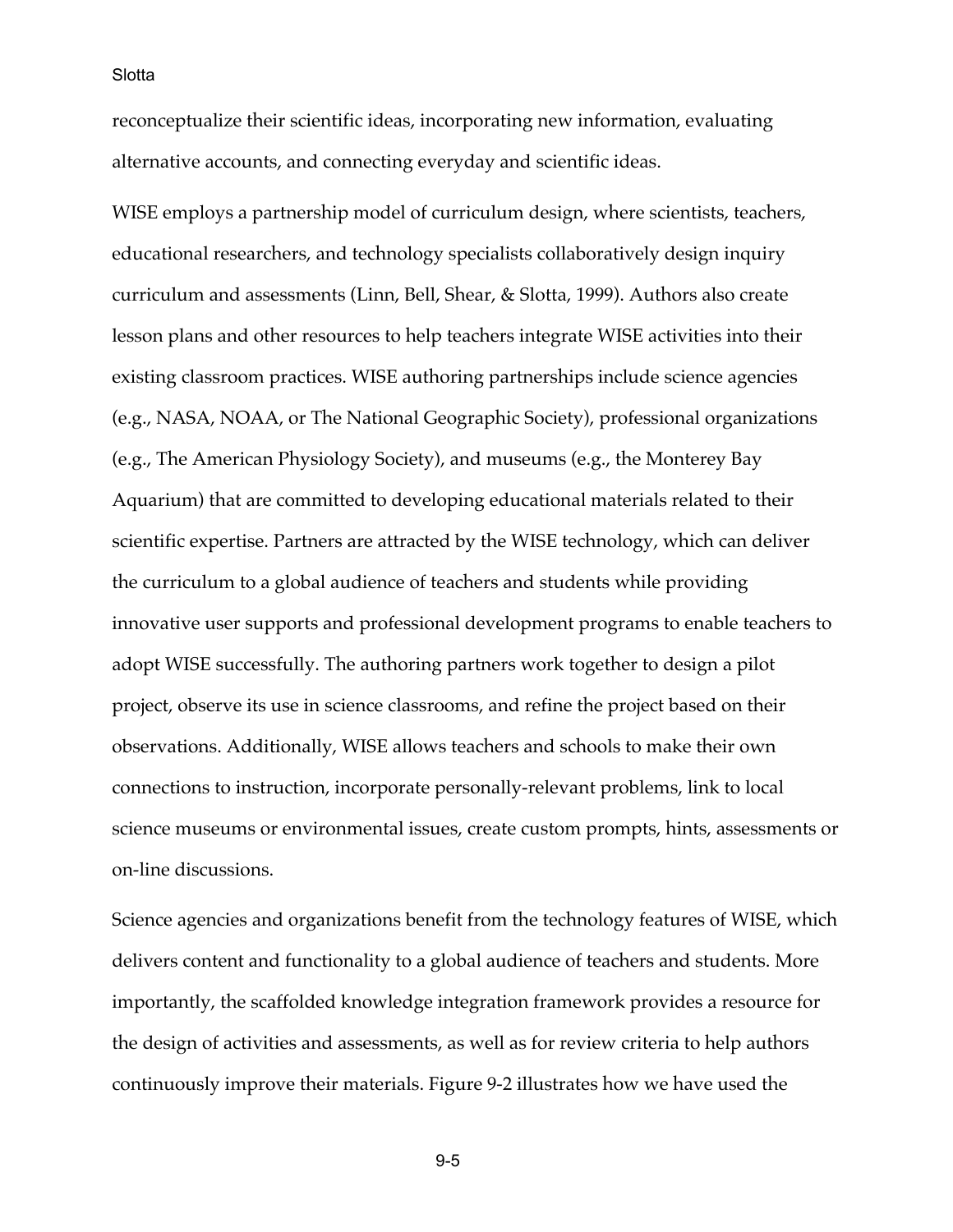tenets of scaffolded knowledge integration to articulate guidelines for the design of inquiry activities. To support and facilitate partnerships, we are currently incorporating such guidelines into our online authoring and review environment.

[Insert Figure 9-2 about here]

# **The WISE Curriculum Library**

WISE partnerships have designed, authored and refined a small library of more than 50 curriculum projects which are currently available in the WISE library. For example, we have formed partnerships with NASA scientists and contractors to design numerous projects, including: *Rats in Space*, where high school biology students critique the use of rats as models for humans in NASA bone loss studies (Slotta, Marantz and Dodson, 1998, 1999); *Sprouting Space Plants*, where fourth and fifth graders design a terrarium for use on the Space Station Freedom, comparing the growth of NASA "space plants" with regular earth plants; and *Life in the Universe*, where middle school students evaluate the habitat that might exist on the known planets that have been discovered in other solar systems. In another effort, marine researchers from NOAA and The National Geographic Society have worked in close partnership with teachers and WISE project researchers to create an environmental science project for WISE called *Ocean Stewards*, where high school students design a research expedition to the Marine National Sanctuary that is nearest to their local watershed.

Still other partnerships have been formed with educational research projects that benefit from the existing strengths of WISE, incorporating their own research questions in the design of new projects. One important partnership involves researchers from the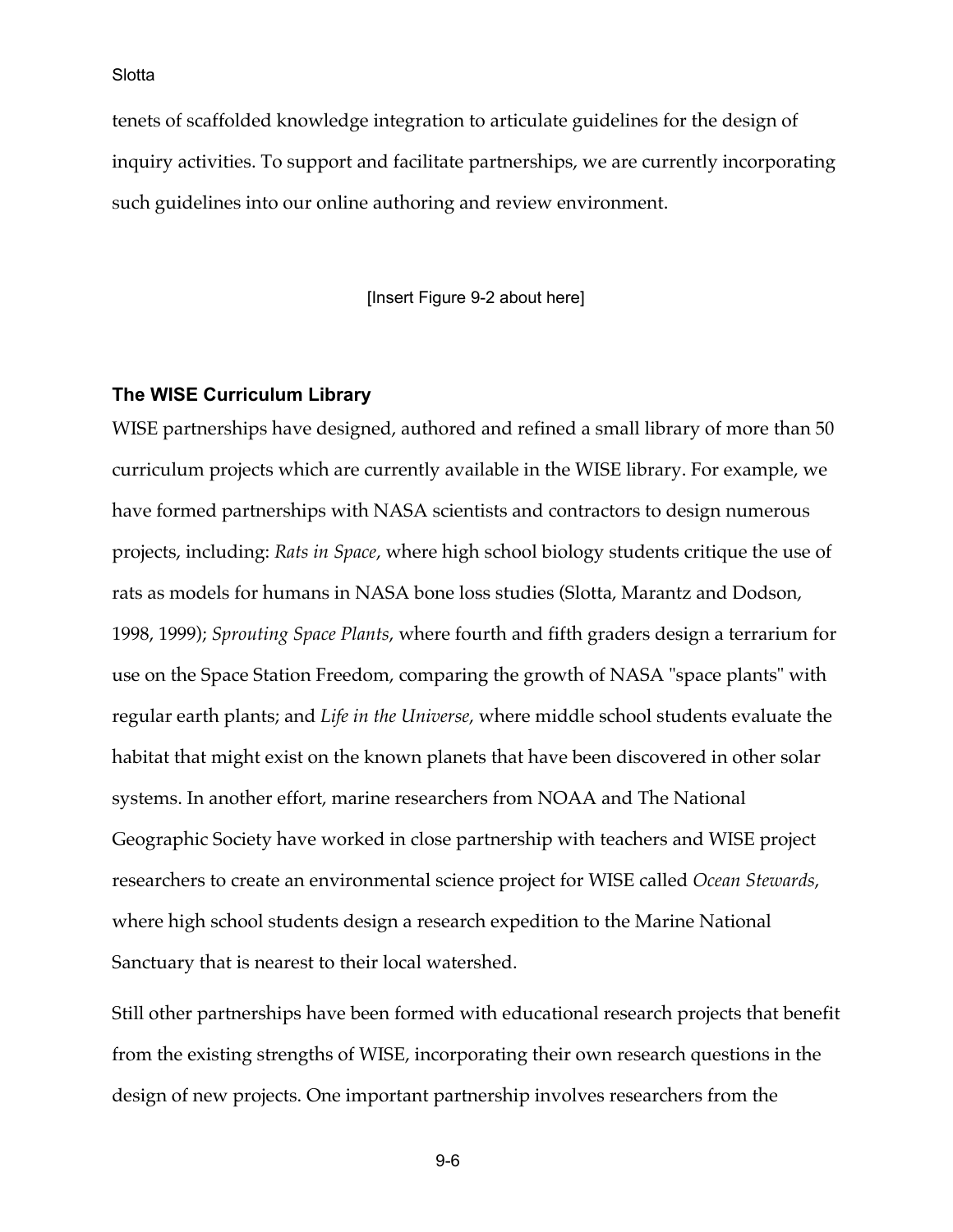University of Washington and The American Association for the Advancement of Science who seek to develop curriculum based on Science Controversy. This project, called Science Controversies Online: Partnerships in Education (SCOPE, see Bell, Chapter 10), has developed many controversy-based projects including *Deformed Frogs* where students evaluate competing hypotheses about malformations in North American amphibians (see Shear et al., Chapter 12), or *Cycles of Malaria*, where they critique different strategies for controlling Malaria worldwide. These materials offer diverse perspectives that can help students learn to critique materials and appreciate viewpoints.

The WISE curriculum library continues to grow as these partnerships develop new projects and assessments for all age levels and science domains. Additionally, teachers themselves can improve on the curriculum, customizing WISE projects to meet their personal goals and classroom settings. Teachers can use the WISE customization tools to make their own connections to instruction, incorporate personally-relevant problems, link to local science museums or environmental issues, and bring current science controversies to life. We made it easy to add relevant Web pages to a WISE project, create custom prompts, hints, assessments or on-line discussions. We have also developed several new online supports for teachers who can share their customizations and annotate projects to share their successful approaches.

# **Teaching with Inquiry and Technology**

Even with the support of a learning environment like WISE, the challenges of teaching with inquiry and technology are substantial. For many science teachers, WISE represents a departure from traditional methods such as lectures, textbook assignments, and "hands-on experiments." While virtually every set of standards (NRC, 1996; AAAS,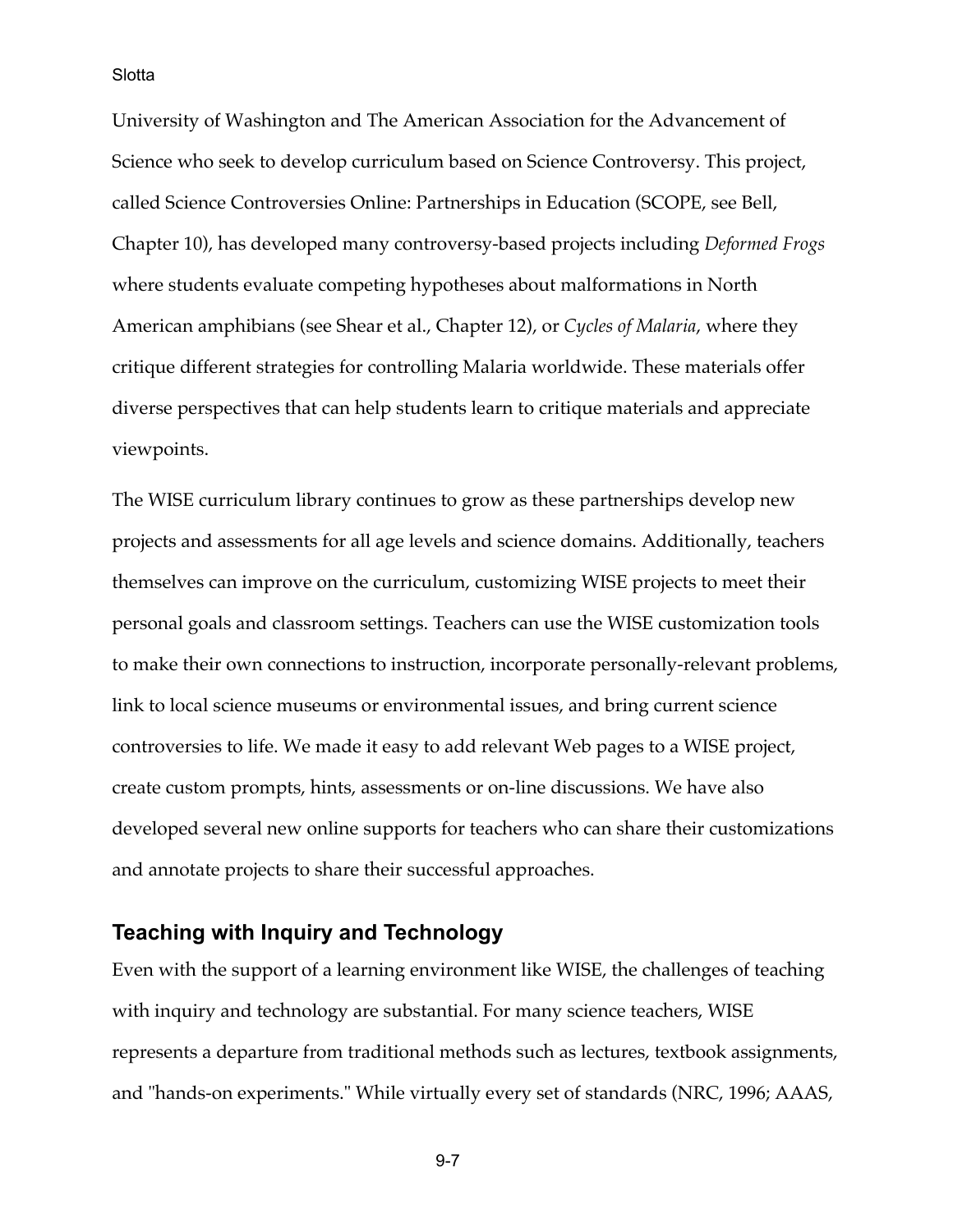1994; NRC, 1999; AAUW, 2000) mandates teaching science and technology as inquiry, surveys show that only about 10% of science courses engage students in inquiry projects (Alberts, 2001; Becker, 1999). Teachers complain that they lack time, curriculum, district resources, and professional development necessary to implement inquiry. Teachers and administrators worry that inquiry projects take too much time away from other topics.

WISE professional development research is exploring how teachers adopt inquiry and technology methods, how to support them in the difficult first trials, and how their students benefit along the way. Ultimately, the goal of WISE is to help teachers interact deeply with their students concerning their ideas about science, helping all students develop a personal understanding and a rich experience of inquiry. We investigate the pedagogical ideas that teachers bring to the table as they adopt an innovation like WISE, including their attitudes about technology and inquiry. Based on observations and interviews of teachers as they implement WISE, we are developing a program that includes workshops, interactions with mentors, and online supports. This program helps teachers customize their science course so that it complements the use of WISE. By helping teachers develop a sense of ownership and control over their use of WISE, we hope to enable them to develop a comprehensive understanding of the pedagogical ideas underlying our innovations.

# **Teaching with WISE**

WISE projects require teachers to interact closely with students as they work in pairs or small groups, supporting autonomous investigations while making complex decisions about allocation of instructional time. Teachers must set up a WISE project run, help students register for WISE, manage their passwords and user accounts, and get them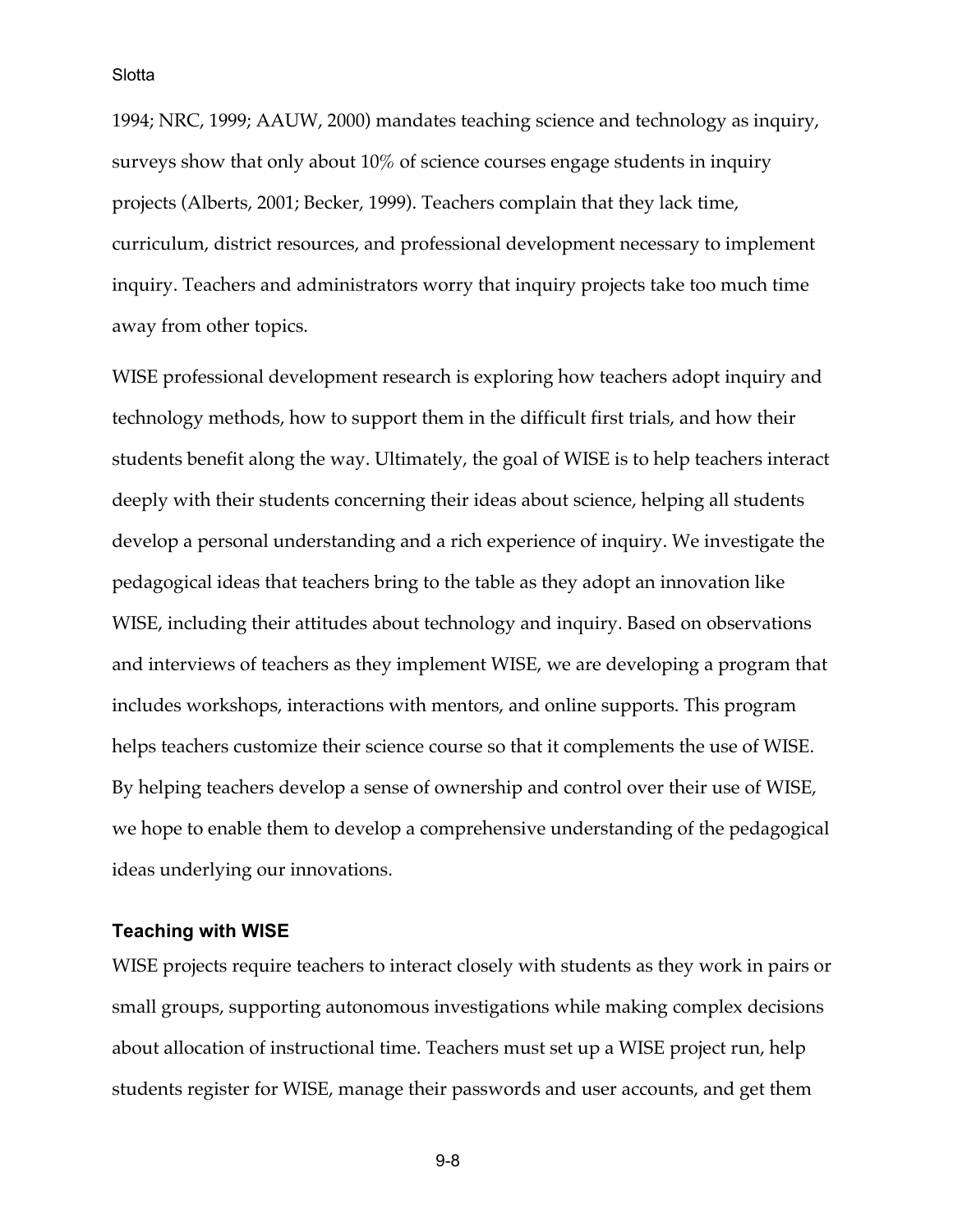started on the first day with WISE. This includes motivating the inquiry topic, as well as explaining the WISE interface and promoting success with the learning environment. Teachers are also challenged to grade student work online, as well as to make comments and interact with students during the course of a project. Finally, one of the most difficult challenges in adopting WISE or other inquiry projects concerns the adjustments that a teacher must make in order for the inquiry project to fit well within his or her existing course. The teachers who have had the best success with WISE have made substantial changes to their course content immediately preceding and immediately following the actual WISE run. Preliminary activities help students develop important ideas that they will draw upon in the course of the WISE inquiry unit. Follow up discussions or activities help them make connections between the WISE unit and the rest of the course. Such adjustments are also more commonly observed in the practice of teachers who have used WISE for several semesters, as they exhibit an increasing level of "ownership" of the curriculum (Levey, 1998).

We have added features to WISE that make this process more accessible to teachers, such as the Teacher Portal, supplemental resources (e.g., lesson plans and pre-post assessments), customized comments for students, and online support from the WISE project staff. The learning environment itself can also help support teachers, as they observe students performing the inquiry curriculum and follow students' progress within the project. But these supports are often insufficient, and most first-time WISE teachers are preoccupied with implementing the technology and simply surviving the day. The opportunities offered by WISE for interacting with students concerning their ideas about science are often lost amidst the flurry of new challenges in simply getting WISE to run successfully with their class.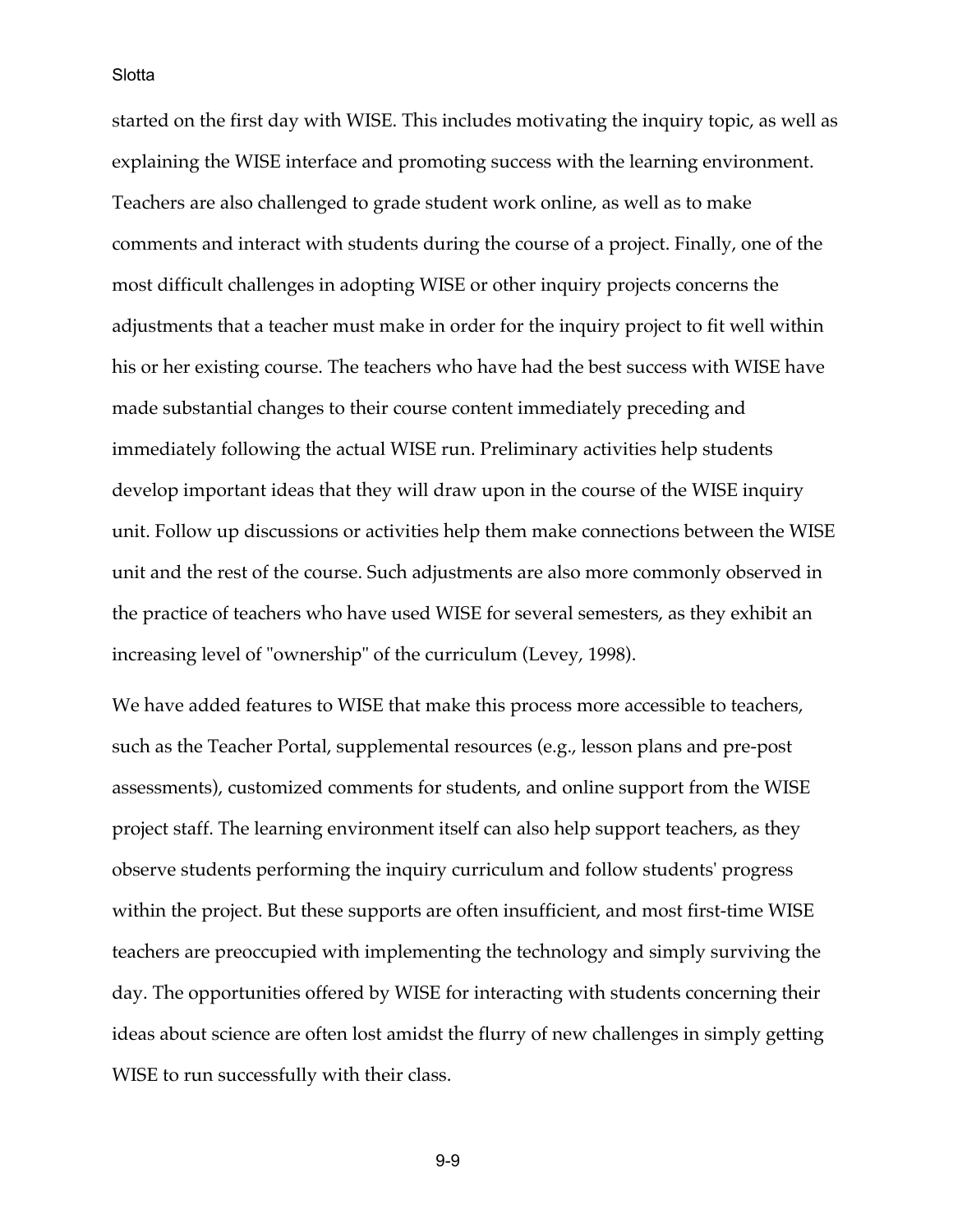Ideally, professional development must help teachers interpret new inquiry practices in terms of their prior instructional methods. For example, in contrast to prior textbookbased methods which completely excluded science controversy and source credibility, WISE critique activities may expose students to biased, incomplete, or erroneous information. Other new practices will be concerned with student collaborations, such as learning to focus on those students who are experiencing difficulties while enabling the others to remain on-task. We have designed a model of mentored professional development that supports teachers in knowledge integration about inquiry instruction (Linn, Davis and Bell, Chapter 1). Professional development can address the *interpretive* nature of science instruction by helping teachers identify some of their own ideas about inquiry and seek pivotal cases to understand how inquiry could fit into their practice. We address the *deliberate* nature of science teaching by helping teachers customize WISE curriculum and adopt a tailored lesson plan for their own science course. We address the *cultural* aspect of science teaching by connecting teachers in collaborative activities, and by including a WISE mentor who helps model new practices and provides careful feedback throughout the process.

## **The WISE Mentor Model**

WISE Mentor Model of professional development helps teachers develop a cohesive understanding about inquiry instruction by building on their existing ideas about student learning, technology, and the role of the instructor. Following the four principles of the scaffolded knowledge integration framework, we make inquiry visible through visits to a mentor's classroom where WISE is being run, and through workshops where videotape of WISE master teachers is discussed. We make ideas about inquiry accessible by helping teachers compare their own practice with that of the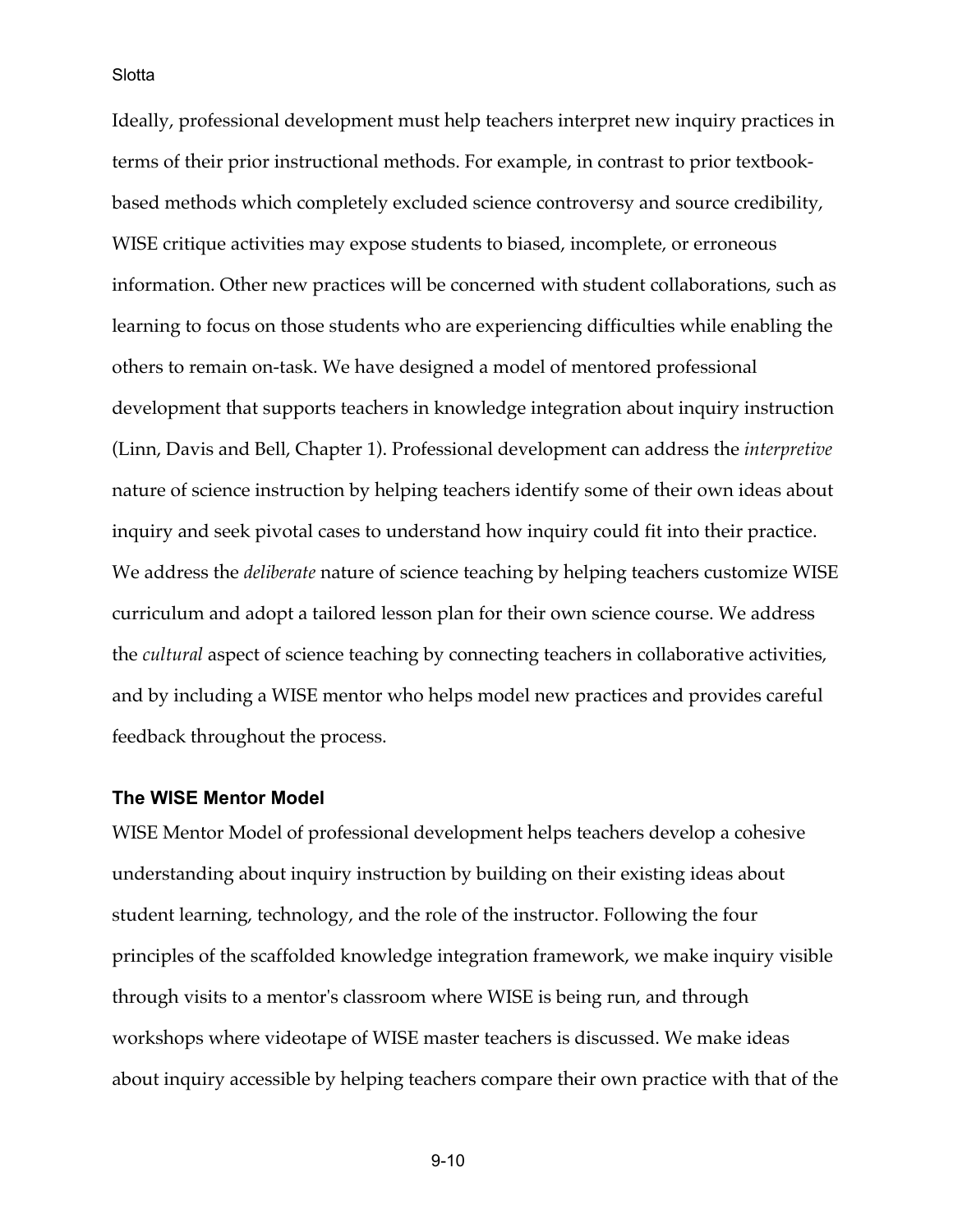mentor who models the use of WISE in the teacher's own classroom. Additionally, our workshops focus on helping teachers reflect on the challenges of adopting WISE, and creating a lesson plan for the successful incorporation of a WISE unit into their overall curriculum. We provide social supports for teachers using WISE with peer networks and mentor relationships. Finally, we encourage autonomy by engaging teachers in customizing WISE lessons based on their experiences, scoring student work according to WISE scoring standards, engaging in iterative refinement of their instruction, and reflecting on the reasons for any customizations.

Ultimately, when teachers feel a sense of ownership of the curriculum and confidence in how it is meeting their goals for student learning, they will be more successful and more likely to customize and improve on the innovations (Songer, 2000). A WISE Mentor facilitates this process, scaffolding new teachers as they (a) explore the WISE technology and choose an appropriate project, (b) plan how that project will fit into their existing course curriculum or how they might alter or rearrange their syllabus to help make the WISE project a better fit. After this planning stage, the mentor helps the teacher succeed in his or her first WISE run. Even though WISE is technologically straightforward and easy to use, many teachers benefit from reassurance, support, and demonstrations. The mentor demonstrates how to help students register in WISE, how to conduct an initial discussion of the WISE project with their students, and how to lead the class through the project, balancing in-depth with individual students and whole class discussions. In subsequent stages of the model, the mentor continues to be involved, helping the teacher learn to use the online assessment and feedback tools, and eventually to customize a WISE project using the authoring environment. In subsequent semesters or school years, the mentor help the teacher plan his or her curriculum more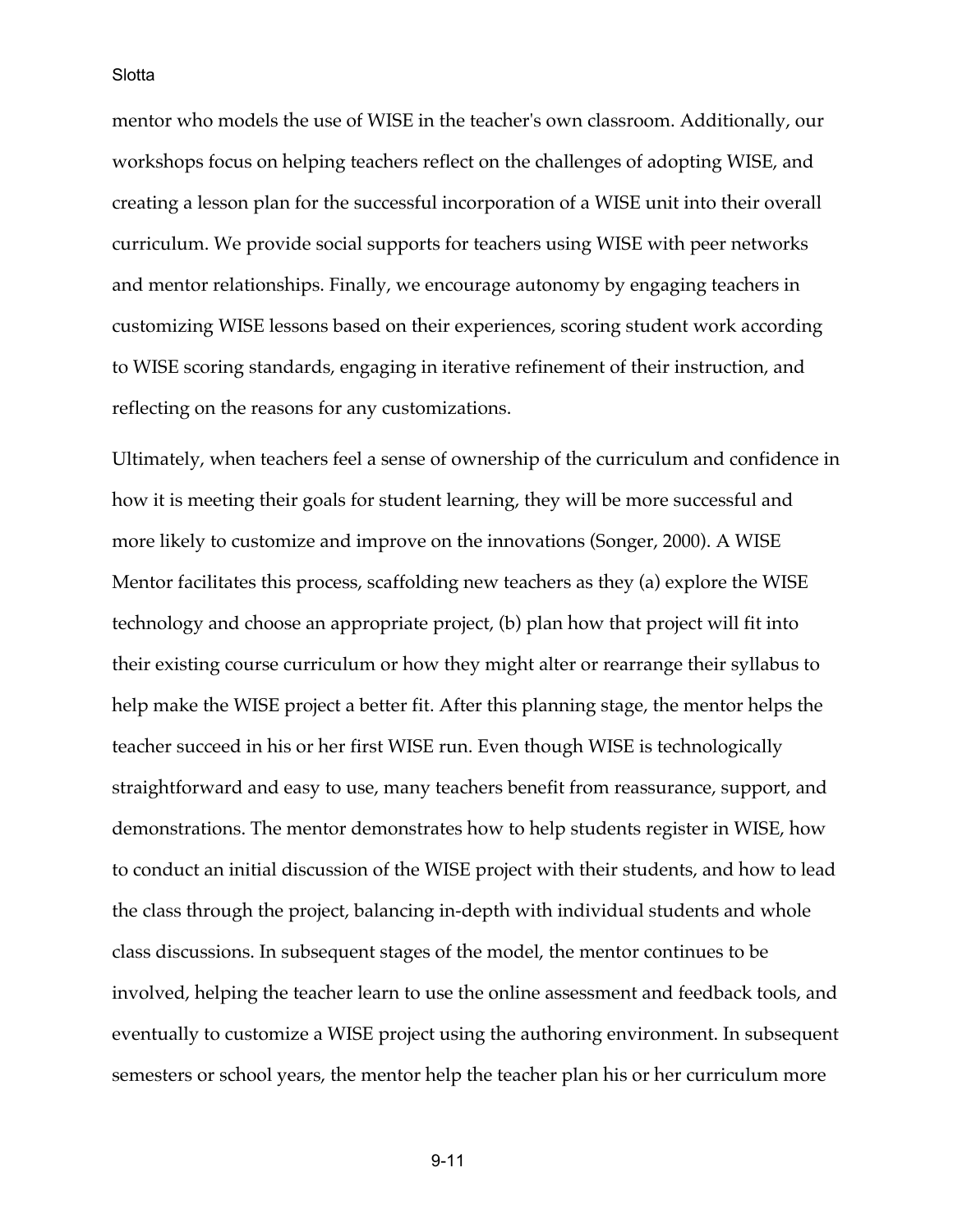deliberately to build around the use of WISE, ultimately leading to a smooth integration of the WISE technology and inquiry curriculum. Finally, the mentor tries to enable the development of a community of peers within the teacher's school who are all involved with WISE, with the goal of establishing an ongoing professional development network concerned with science inquiry and technology.

We have investigated this model in diverse settings, and are currently involved in several whole-school studies as well as two district-wide scaling initiatives. Teachers often are bound by logistical constraints (e.g., time within their syllabus, and access to technology resources), and are motivated by a wide range of factors (e.g., the ideal technology innovation for some teaches is one that can stand alone without their involvement). WISE curriculum, which focuses on depth coverage of specific topics, presents a challenge to school districts that are striving to meet a breadth of content standards (Krajcik, Marx, Blumenfeld, Soloway & Fishman, 2000). These districts often evaluate programs based on their impact on students' achievement on standardized tests. While the most effective way to improve student performance on such tests is to directly target the test topics in short term regurgitation of facts, WISE is focused on establishing lifelong learning skills and promoting autonomous understanding. The success of WISE within a school and district setting depends on a variety of factors concerned with the teacher, the school science department, technology resources, and the school district science curriculum policies. Our goal is to develop a successful model of mentoring that is somewhat tolerant to these factors, enabling a wide audience of teachers to succeed with WISE, and helping promote forward progress in how schools and districts incorporate technology and inquiry into their science curriculum.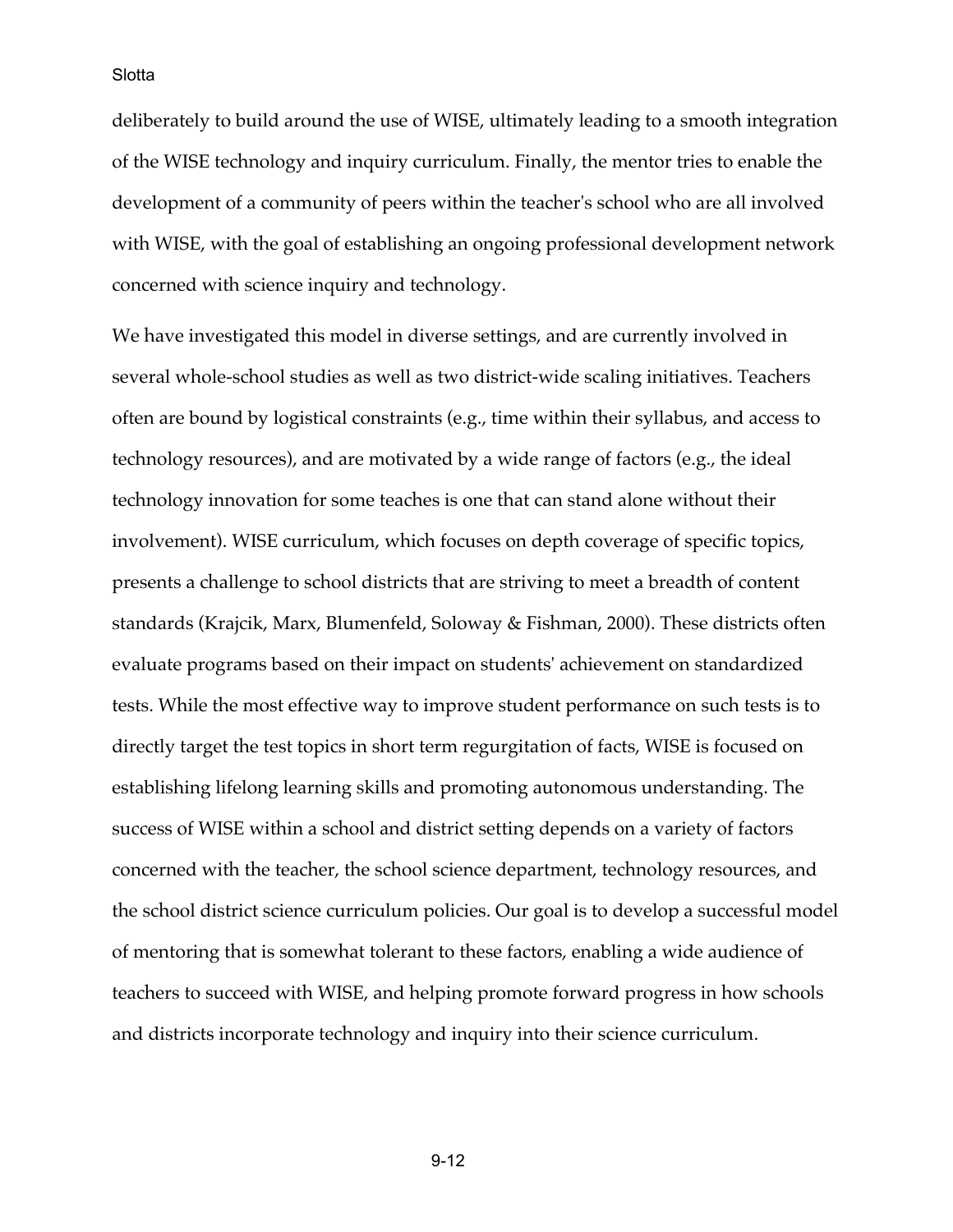# **A Whole-School Study of the WISE Mentor Model**

We began a whole school study in a middle school where none of the six science teachers had any experience with WISE, nor with computer-based instruction. This study included a mentor who worked closely with each teacher as they worked through the various stages of running a WISE project: preparations, use of WISE in the classroom, and assessment of student work. The mentor helped the teachers customize their course curriculum in order to make the WISE project a better fit. During a teacher's initial use of the project, the mentor model effective inquiry instruction during the first period of each day, allowing the teacher to take over in subsequent periods. This allowed teachers to observe the mentor's approach, and also freed them to interact with students right from the start. Upon completion of the first WISE project (usually lasting between 5 and 10 school days) the mentor facilitated assessments and helped the teacher use the online grading system (a feature of the WISE teacher portal). The mentor also provided feedback to the teacher concerning his or her interactions with the students and with the class as a whole. For example, one teacher was advised to pause the class more frequently and focus all of the students on a short verbal question or discussion. In this way, the mentor tried to raise the level of student-teacher interactions from procedural guidance to a deeper level of integrated understanding about student inquiry. After all six teachers had cycled through the computer lab in this way, they prepared for their second WISE project. During this second WISE project run, interactions between mentor and teachers were greatly reduced, as the role of the mentor shifted to one of careful observations and feedback.

By the end of this two-year study, the mentor's presence had completely faded, with no further interactions required by the teachers. One measure of teacher success was the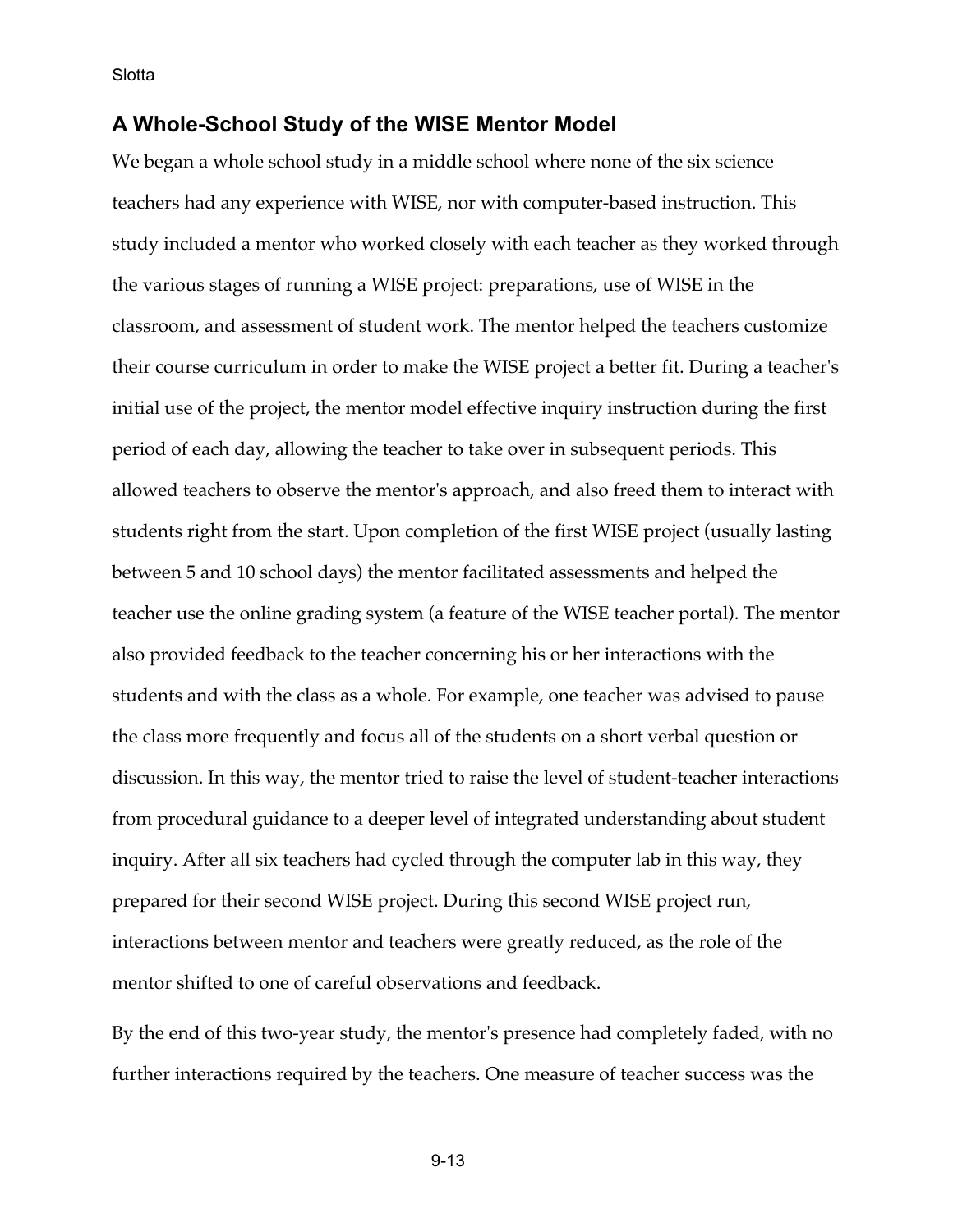pre/post tests of student understanding as well as embedded assessments of student project work (e.g., their WISE notes and arguments). Another was the teacher's ability to continue running WISE autonomously, and their interview reflections over the course of this study. Differences in teaching style were examined, and student outcomes were compared in terms of their sensitivity to the depth of teacher-student interactions, and the coherence of the curriculum plan. We also how explored different teachers interacted with the mentor, to determine what kinds of feedback were helpful to teachers who held various ideas about technology, inquiry, and science learning.

#### **Teacher-Mentor Interactions**

The mentor was heavily involved in each teachers' first classroom trial of WISE, but gradually faded his involvement as the first year progressed. Initially, the mentor helped by modeling WISE instruction for teachers. As there were six periods in each school day, the mentor could demonstrate in the first period how to introduce WISE to students, how to help them register, and so on. By the end of that day, however, the teacher was leading each period and the mentor was observing and offering feedback between periods. When the first WISE project was complete, usually lasting between 5 and 10 school days, the mentor assisted in the post assessments and then helped the teacher learn to use the WISE online grading system. At this time, the mentor also provided feedback to the teacher concerning his or her interactions with the students and with the class as a whole. For example, one teacher was advised to stop the class more frequently and focus all of the students on a short verbal question or discussion. Occasional pauses or interruptions like this can be quite helpful, as they enable the teacher to provide a broadcast feedback to the class based on observations and interactions with students. As one teacher neared the completion of his or her first WISE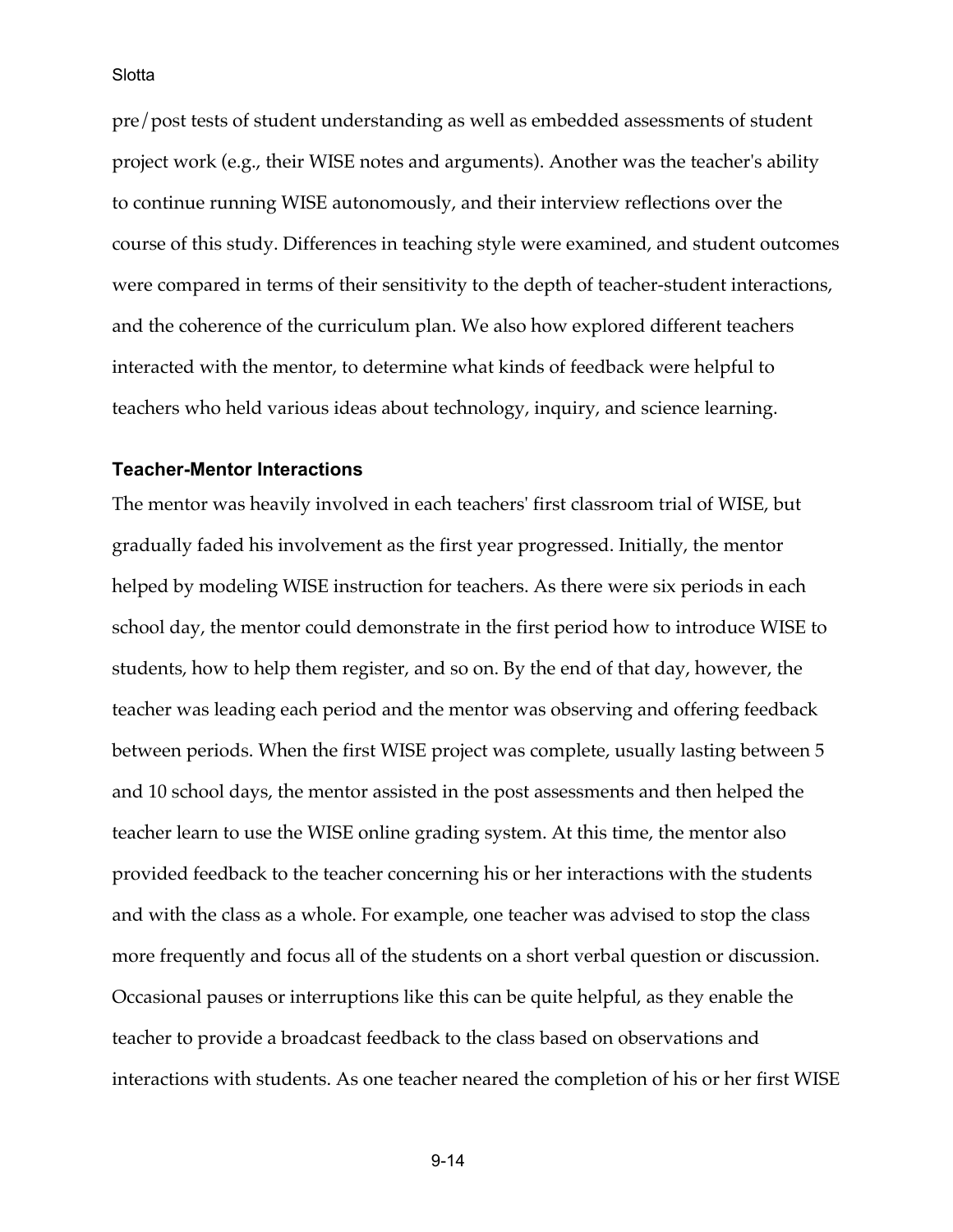project run, the next would begin preparations with the mentor, then begin using WISE once the previous teacher was finished with the computer lab.

After all six teachers had cycled through the computer lab in this way, they prepared for their second WISE project. Once again, the mentor conferred with each teacher to help select an appropriate project for their course, and to help adjust the curriculum activities immediately preceding and following the WISE run, for purposes of continuity. During the WISE run itself, however, interactions between mentor and teachers were greatly reduced, and in some cases "on-demand" only. The role of the mentor shifted to one of careful observations of the individual teachers, who felt that they were really demonstrating their new skills in this second WISE run. After each day of the run, the mentor conferred with the teacher to give feedback on the nature of questions asked to students, the flow of whole class and small group interactions, and the ideas that students were exhibiting in the project. In this way, the mentor tried to raise the level of interactions from procedural guidance to a deeper level of integrated understanding about student inquiry.

As the first year came to a close, only one of the teachers felt unable to continue using WISE in his curriculum, primarily because he could not find a project that fit his particular course syllabus to his satisfaction. At this point in the study, it was clear that teachers differed in their abilities to use WISE autonomously, in their level of comfort in working with students, and in their commitment to integrating inquiry and technology within their course. These differences are discussed in the next section. In general, we were encouraged by the progress exhibited by all six teachers in the school, and by their growing level of autonomy. As the second year of the study began, all five returning teachers were well prepared to run WISE. They had thought in advance about the topics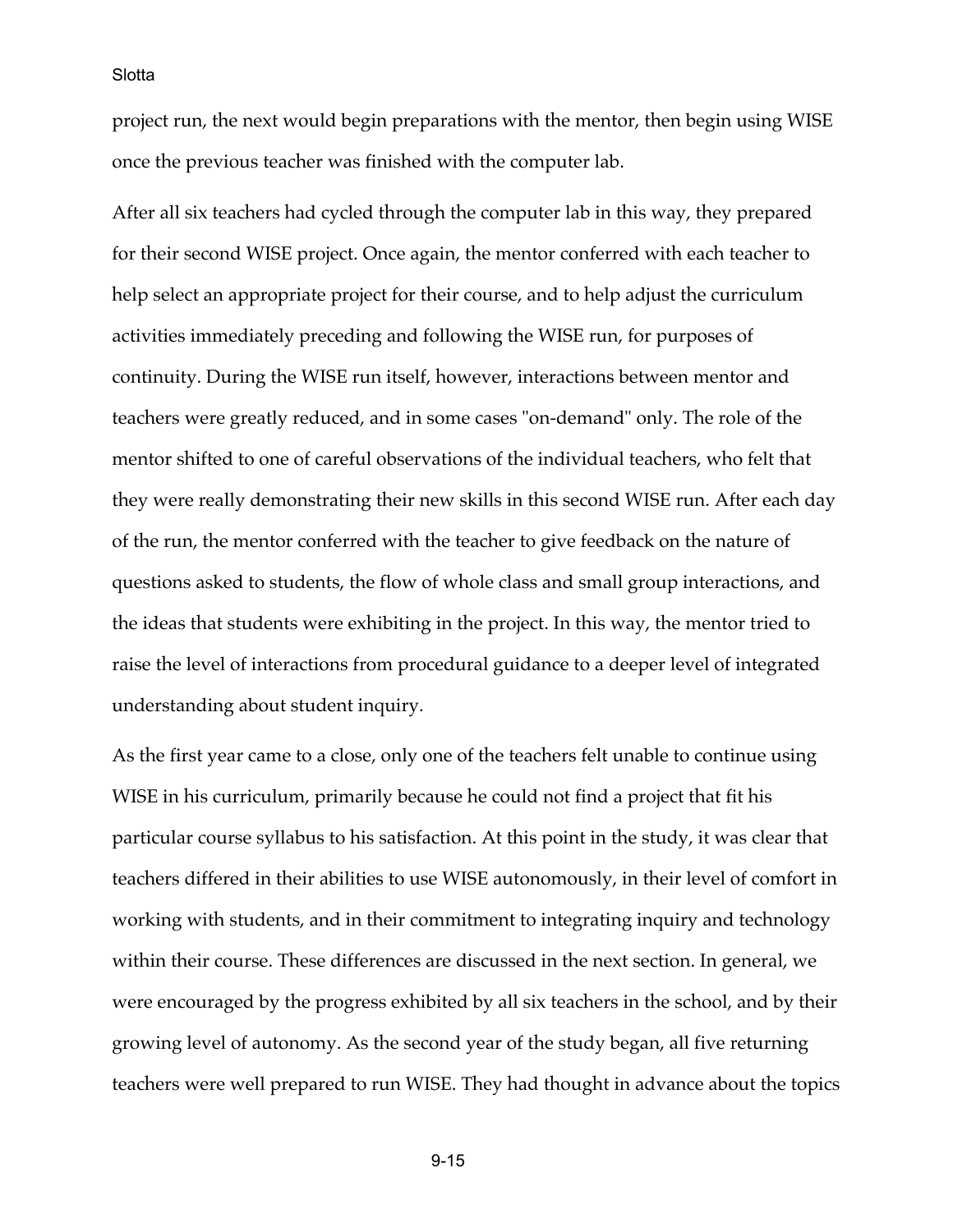they would teach, and how the WISE units would fit within their syllabus. In addition, they had begun to interact with one another regarding issues of scheduling the lab, and at times they even discussed issues of student learning and their own teaching practice. During this year, the mentor was not present in the school for most of the time. He met with each teacher briefly at the beginning of the semester to help plan their use of WISE, then met with them once again just before their WISE project run began. At least once during the first semester, the mentor observed the teacher and gave feedback on their student interactions at the end of that session. Midway through the second year, the mentor completely removed himself from the setting, and kept in touch with the teachers only as necessary. At this point in the study, the five teachers were truly autonomous, and were using WISE enthusiastically as a department. Even the sixth teacher who had excused himself returned at the end of the year to inquire about authoring or customizing a WISE project that better matched his curriculum.

### **Differences Between Teachers**

While the discussion below will focus on the differences between two seventh grade teachers, the six teachers were all seen to vary in the nature of their interactions with students, as well as their flow of activities within a class period. Several of the teachers struggled with the misinterpretation of WISE as a "teacher-proof" computerized activity that students guided themselves through. Quite to the contrary, the classroom teacher is an essential part of the equation in fostering student inquiry. However, one teacher was even heard to utter, "This is great! I can just sit here and grade papers." Helping teachers revise such early conceptions of WISE was one of the more difficult matters for the mentor to address. Several of the teachers persisted in the belief that if the students are quiet and engaged, they do not need to be bothered, and the teacher can just make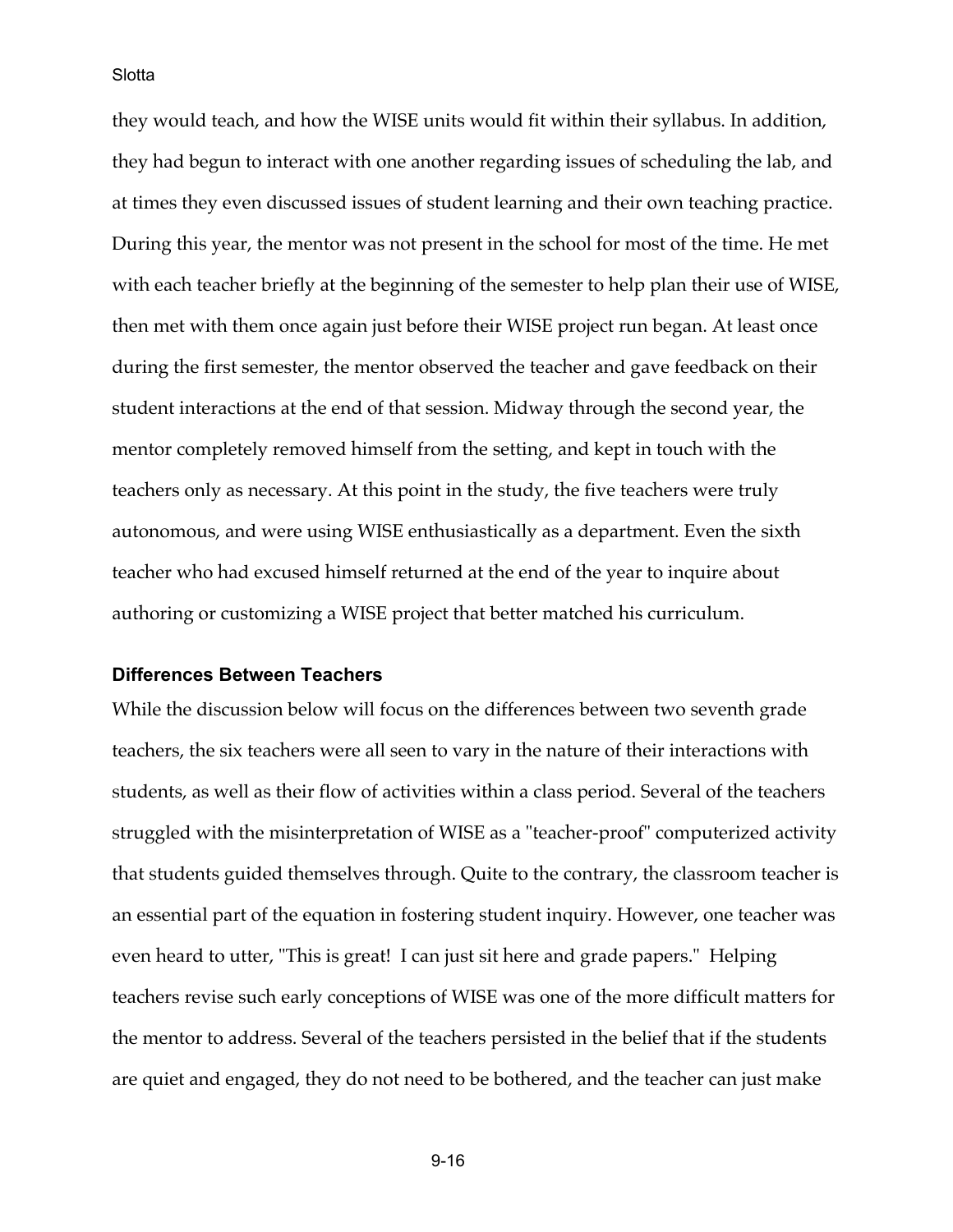sure nobody is having any problems. The mentor responded to these ideas by trying to express the value of teachers playing an active role in student inquiry, and how WISE offers teachers the opportunity to do so by scaffolding the class as a whole.

Teachers varied in the depth of their interactions with students as well as in the frequency of their whole-class interactions. Some teachers engaged deeply with individual students for several minutes at a time, while others cycled quickly through the class, stopping at each computer for just a second or two to check in on students' progress. One teacher interacted with students at such a deep level that she literally ignored the class as a whole, trusting that WISE was occupying them but never addressing the whole class. Another teacher addressed the whole class so frequently that students could never become truly focused on their project work. In general, such interactions are quite difficult to balance, and the majority of the mentor's feedback to teachers was in this area of expertise. Overall, it was found that teachers did not observably change their styles - -those who were highly interactive remained so, and those who were hands-off remained hands-off. Given feedback from the mentor, however, each individual teacher was able to adjust within their own style to improve their interactions with students.

# **Sandra and Gilbert - Comparing 7th Grade Life Science Teachers**

Two teachers in particular make an interesting case study for comparison, because they teach in the same grade level (7th), the same area (life science) and because they chose the same WISE projects to use in their courses. These teachers, pseudo-named Sandra and Gilbert, are also interesting because they differ quite dramatically in their inquiry practices. Our earliest interviews revealed that they approached their classes with different teaching styles and had different ideas about teaching with inquiry and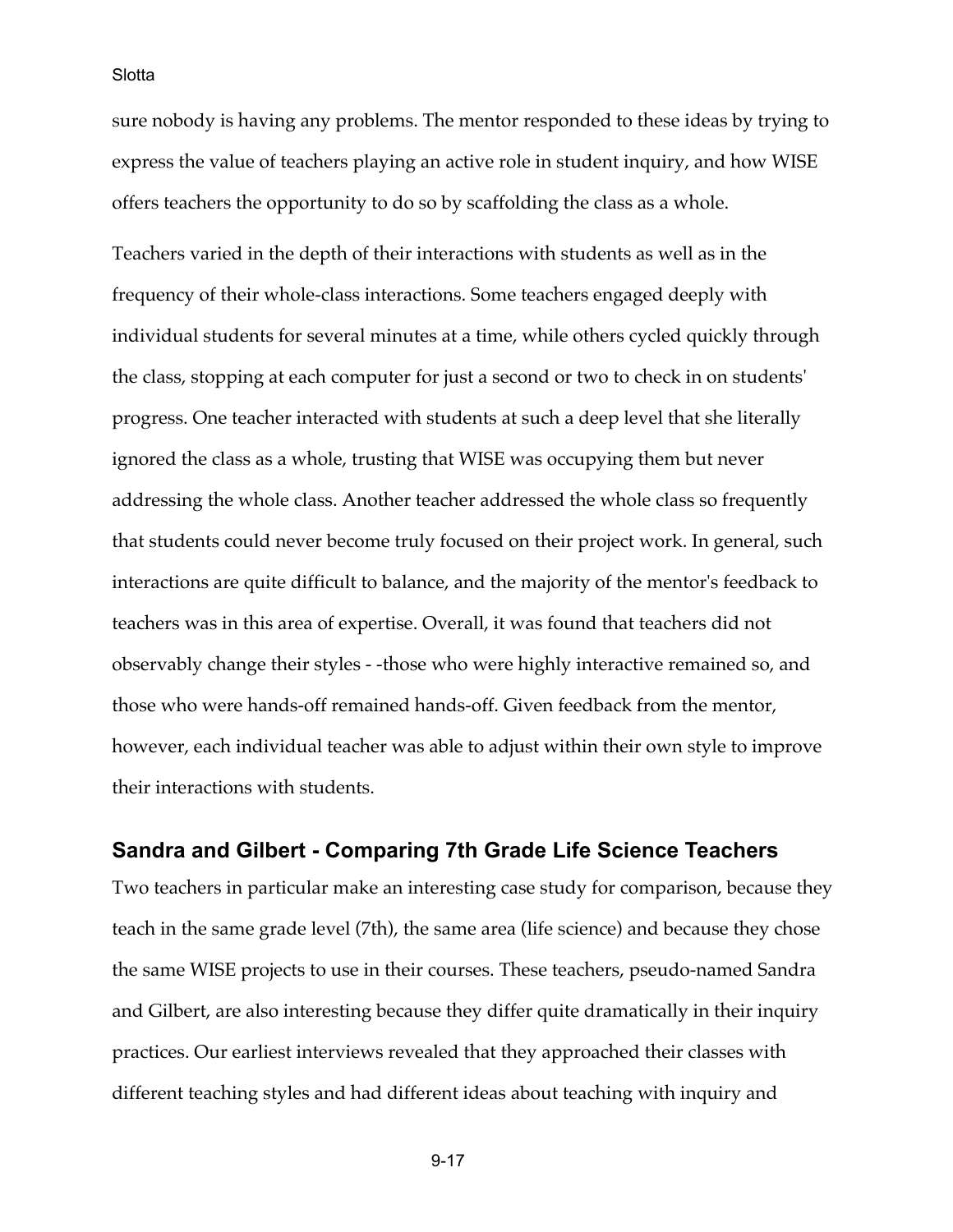technology. While both are mature teachers with at least five years' experience in their school, neither proved exceptionally successful in using WISE on the first day, and we observed dramatic differences in their interactions with students. Interactions with the mentor also differed, leading to differential improvements in their professional development with WISE during the first and second years of the study. We chose these two teachers for the comparison study detailed below because they exhibit ideas about teaching and learning that are common to many teachers, and because they both ultimately succeeded with WISE, drawing on different aspects of the mentoring and technology supports provided within this study.

Sandra is a veteran teacher with more than ten years' experience who prefers hands-on labs and loves to work closely with her students in small groups. Her life science course focuses on topics of animal and plant biology, in close connection with the California state standards and a textbook chosen by her school district. She has traditionally made use of many hands-on labs, where students work individually or in small groups dissecting worms, examining cells under microscopes, and weighing plant material before and after different procedures. Many of her curriculum labs have been discovered at meetings of science teachers or through professional magazines. Sandra can be described as "technology shy," in the sense that she never used computers in her class curriculum, and was unfamiliar even with her own classroom computer. Critiquing WISE, she commented on how it is difficult for her to read things from the computer screen and likes to have printed materials to grade. She was enthusiastic, however, about the connections that WISE projects make to current topics (e.g., the deformed frogs issue) and to materials on the Web. She was also excited about the use of science controversy as a source of curriculum, and chose the *Cycles of Malaria* project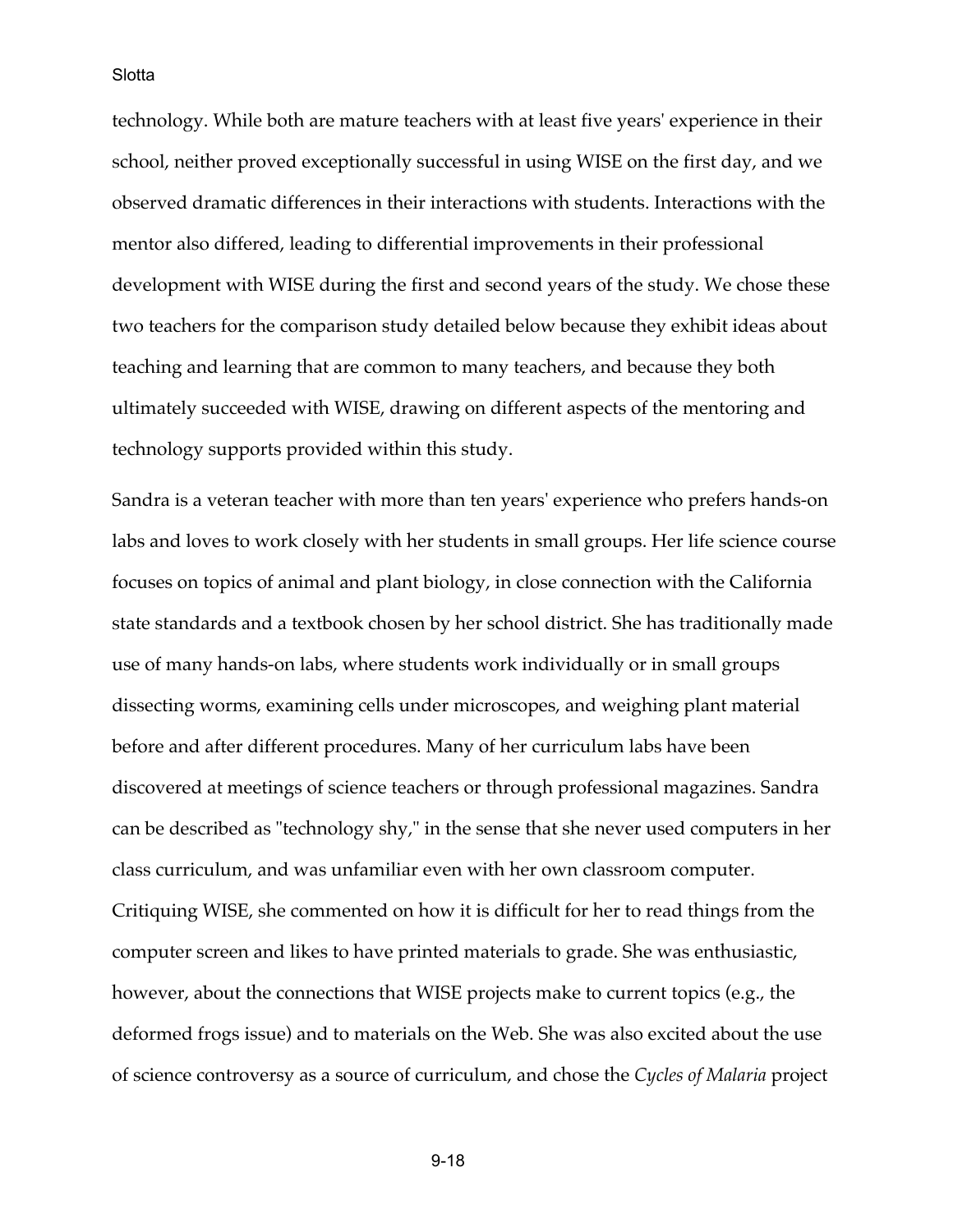$\overline{a}$ 

and the *Deformed Frogs* projects partly for this reason<sup>1</sup>. Sandra insisted that she could never adopt WISE without the close assistance of a mentor, and was highly receptive to feedback from the mentor, often soliciting advice.

Gilbert has less teaching experience than Sandra, although as chair of the science department was more involved in the details of this whole-school study, and saw himself as a leader. His teaching style can be described as traditional, with a focus on controlling the class and an authoritative role with his students. His syllabus was quite similar to that used by Sandra, as the two plan their curriculum together each year. While Gilbert uses many of the same lab activities, and his classroom is filled with animals in cages and science toys, he devotes more time to lecture in his curriculum than Sandra, and his hands-on activities are characterized by a higher level of orderliness and control. Gilbert is slightly more technology savvy than Sandra, although he had never used technology in his instruction, and rarely used his classroom computer except for a computerized grade book. He was enthusiastic about WISE because of its promise to bring an innovation to his department that would help to integrate technology into science instruction -- a district-wide goal that was far from achieved within this particular school. While Gilbert appreciated the achievements of the WISE mentor (who was a retired Master Teacher), and spoke to the importance of mentoring and professional development, he seldom interacted with the mentor and never sought advice on teaching with WISE.

 $^1$  These two WISE activities were both developed in partnerships by the SCOPE project, also funded by the NSF. SCOPE is investigating the role of controversy in science education, and will be described in detail in Bell (Chapter 10).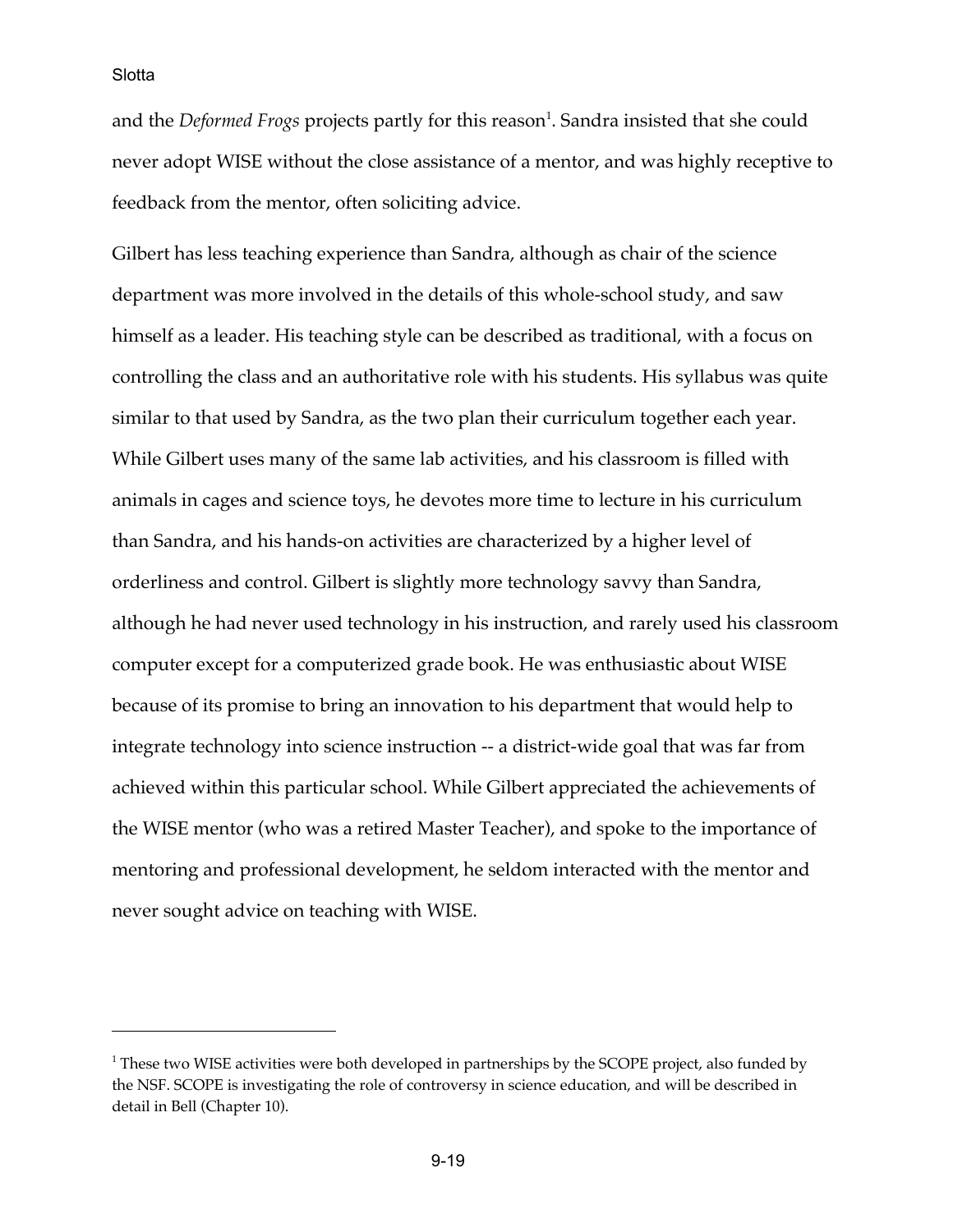To begin the year, all six teachers completed the WISE workshop, as well as a short 2 day WISE project called *Life on Mars* where students explored evidence on both sides of a claim about a recently discovered meteorite from Mars. This short preliminary project served to introduce WISE to the students, helped get teachers and students registered, and allowed the mentor to model effective inquiry instruction. After all six teachers had run through the workshop and *Life on Mars*, they each ran a more substantial WISE project, guided by the mentor as described above. Both Sandra and Gilbert chose *Cycles of Malaria* for their first WISE project because it corresponded topically with their treatment of disease vectors. In the second (Spring) semester, they both ran the WISE *Deformed Frogs* project because of its focus on science controversy and topical relevance. In the second year, they ran the same two projects again, which enabled us to contrast their practices as well as their student achievements. Because *Cycles of Malaria* was the first WISE project that was led by these two teachers (*Life on Mars* was quite short, and led predominantly by the mentor), it provides a good lens into their inquiry teaching practices, and the results as measured by their students' success on WISE assessments. We observed Sandra and Gilbert as they taught the WISE *Cycles of Malaria* project, carefully coding interactions with students and mentors, and interviewing them before and after the project run. We analyzed student work in this project, using both pre-post and embedded assessments that focus on knowledge integration measures. Because these two teachers ran the project again in the second year, we are able to look for indications of progress, particularly as reflected in student assessments. We can address any differences between the two teachers initially, and then compare their progress. In the next section, we detail the *Cycles of Malaria* project and how students are assessed.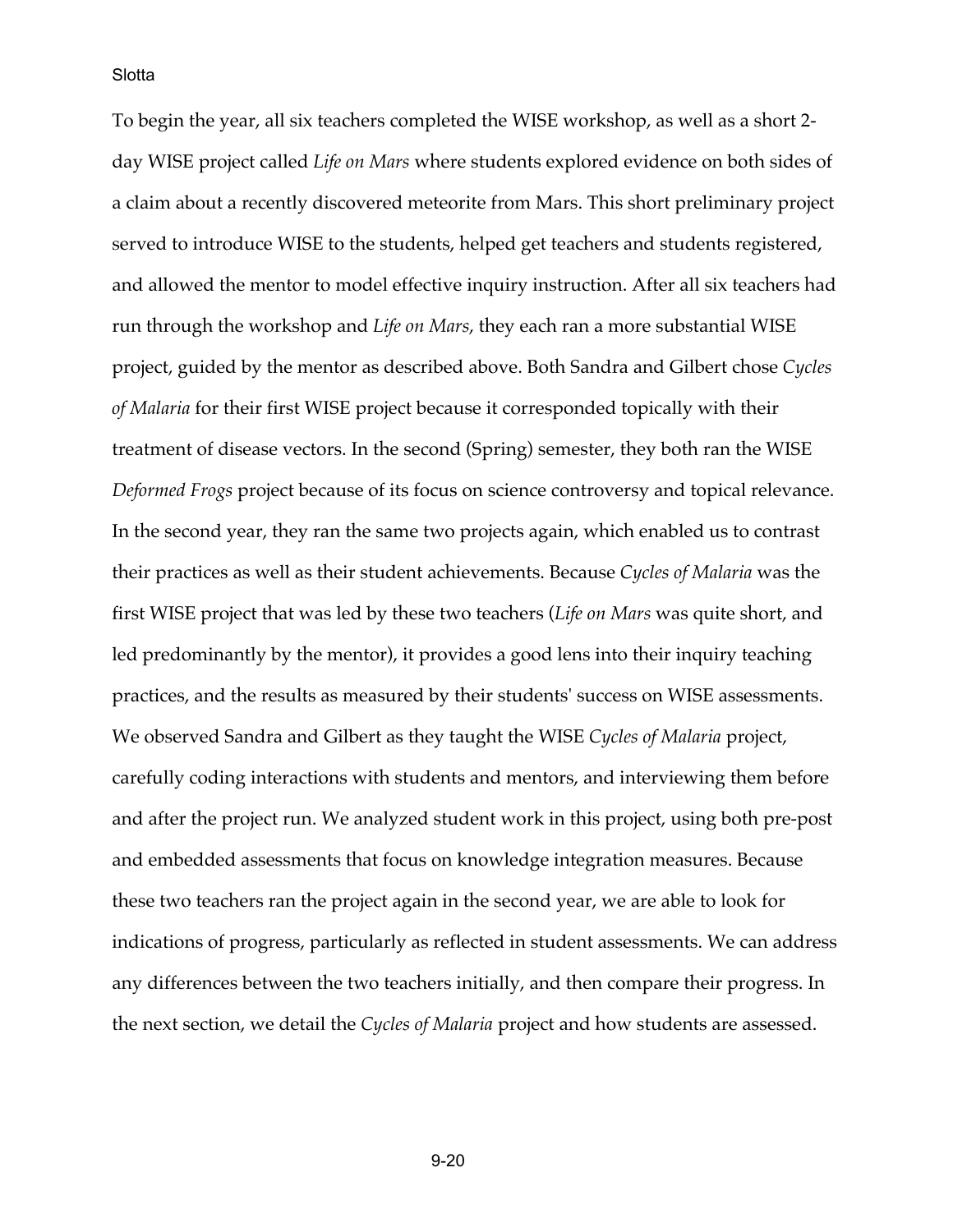#### **The Cycles of Malaria Project**

In the *Cycles of Malaria Project*, students debate three different approaches for controlling Malaria worldwide: (a) developing of an effective pesticide that targets the anopheles mosquito, (b) developing a vaccine against this disease, and (c) creating social programs that reduce exposure to mosquitoes (e.g., through distribution of bed nets or community clean-ups). Students explore evidence relating to each control method, and debate alternative approaches. Teachers in middle and high school biology, and advanced placement biology have used the project. To *make thinking visible*, the project includes animations and video of the mosquito and parasite lifecycles, as well as maps showing the worldwide incidence of Malaria. To make the debate *accessible to students*, we included the story of Kofi, an African child suffering from malaria and teachers often made connections to more personally-relevant diseases in North America, (e.g., HIV or Sickle Cell Anemia). The project *promotes lifelong learning* by encouraging students to compare scientific viewpoints, evaluate conflicting recommendations, and reflect on personal travel decisions. To *learn from others*, students discuss their ideas with peers and engage in class debates. Pivotal cases that help students learn about malaria include comparisons between countries choosing to control use of DDT with those discontinuing use. In these pivotal cases students look at both infant mortality rates and data on the size of bird populations. They use this pivotal case to interpret the arguments in Rachel Carson's Silent Spring and in the legislation calling for a global ban of DDT.

To customize *Cycles of Malaria*, middle school biology teachers included field trips to local ponds or puddles to collect mosquito larvae. More importantly, teachers were observed to practice various methods of integrating the WISE curriculum with their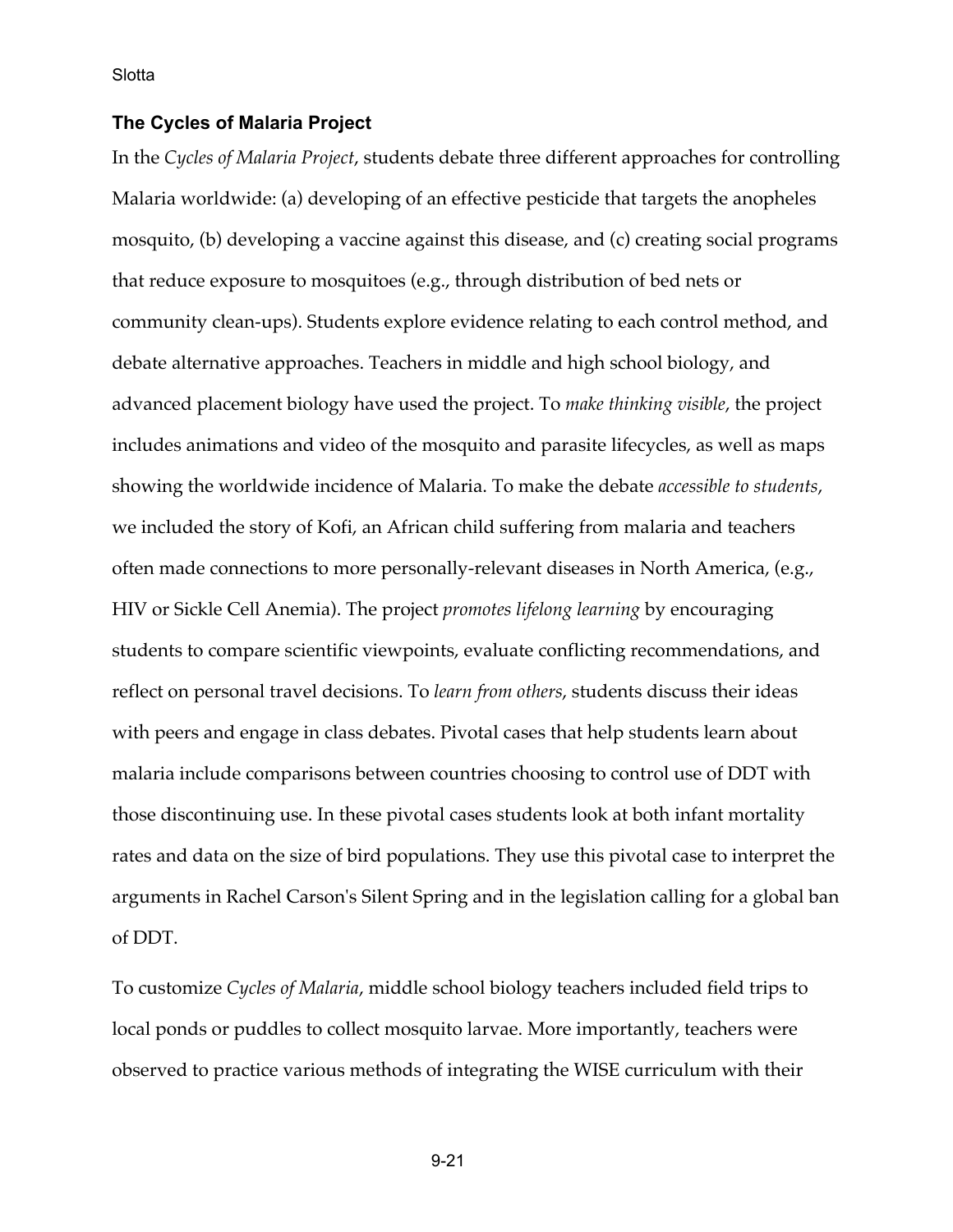existing materials and syllabus. For example, a high school chemistry teacher elected to focus on the chemical compounds within the DDT pesticide, and how they impact the environment. In this way, teachers in diverse settings and topic areas can provide their students with a meaningful implementation of the *Cycles of Malaria* project.

#### **WISE Assessments: The Cycles of Malaria Project**

WISE pre-post assessments challenge students to reflect and respond to complex problems. For example, before and after *Cycles of Malaria*, students are asked to apply concepts of vaccine, life cycles, and disease vectors to novel situations and solve problems relating to travel and medical research. Students also evaluate applications to personally relevant situations (e.g., traveling to a foreign country), and transfer of ideas to novel situations (e.g., advising a small country on a pending law to clean up standing water around all rural villages). Two example items are presented below, with sample student responses. These responses are coded and scored in terms of the number of connection made by students to other ideas and experiences, as well as for any causal explanation that is contained within the response. Such coding allows for a wide range of student achievement on each item.

#### Pre-post Item One:

"A country is planning a law that would fine people for letting puddles or buckets of water stand around their property. Would this law slow down the spread of Malaria? What is the main reason for your answer?"

#### Example Student Reflections*:*

"Yes this would slow the spread of Malaria because it would keep mosquitoes away from the towns and make people clean up their mess"

*––student with limited connection and missing or incorrect causal account.*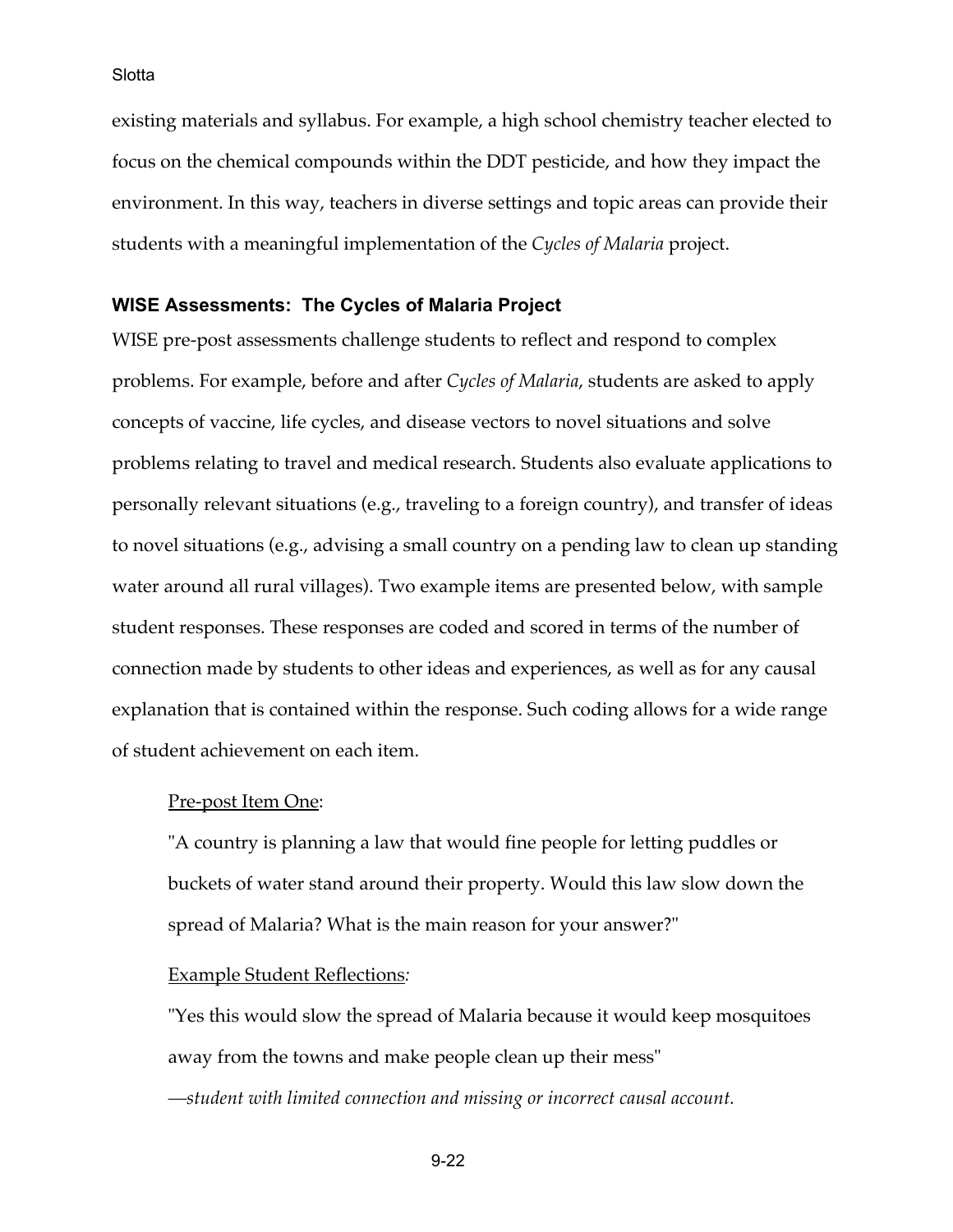"Yes, this would be a good law, because mosquitoes lay their eggs in puddles and buckets, so banning those would mean fewer mosquito larvae" *––student with substantial connections and accurate causal explanation.*

Pre-post Item Two:

"What advice would you give to a friend who is planning a trip to a country where Malaria is common?"

#### Example Student Reflections:

"I would tell him to keep away from people with malaria, always wear a face mask, and take a vaccine before he goes."

*––student with limited connections and erroneous causal account.*

"I would say, always wear bug spray and keep inside at dusk when all the mosquitoes are coming out. Also, sleep under a bed net at night"

*–– student with accurate causal account, and substantial connections.*

Pre-post items are coded for connections, correctness and coherence of explanations and arguments. Wearing a face mask (the first student) might be a connection to a healthrelated idea, but it is an incorrectly held idea (face masks do not prevent Malaria), and is incoherent, as it is not causally connected to the explanation.

Embedded assessments used within WISE projects include reflection notes, online discussions, drawings, causal maps, and graphically outlined scientific arguments, amongst others. These assessments provide a measure of the project's impact on student understanding, providing helpful feedback to partnerships concerning their designs, to our research studies, and to teachers concerning the ideas held by students throughout the activity. Reflection notes can be coded by researchers in terms of the "connections"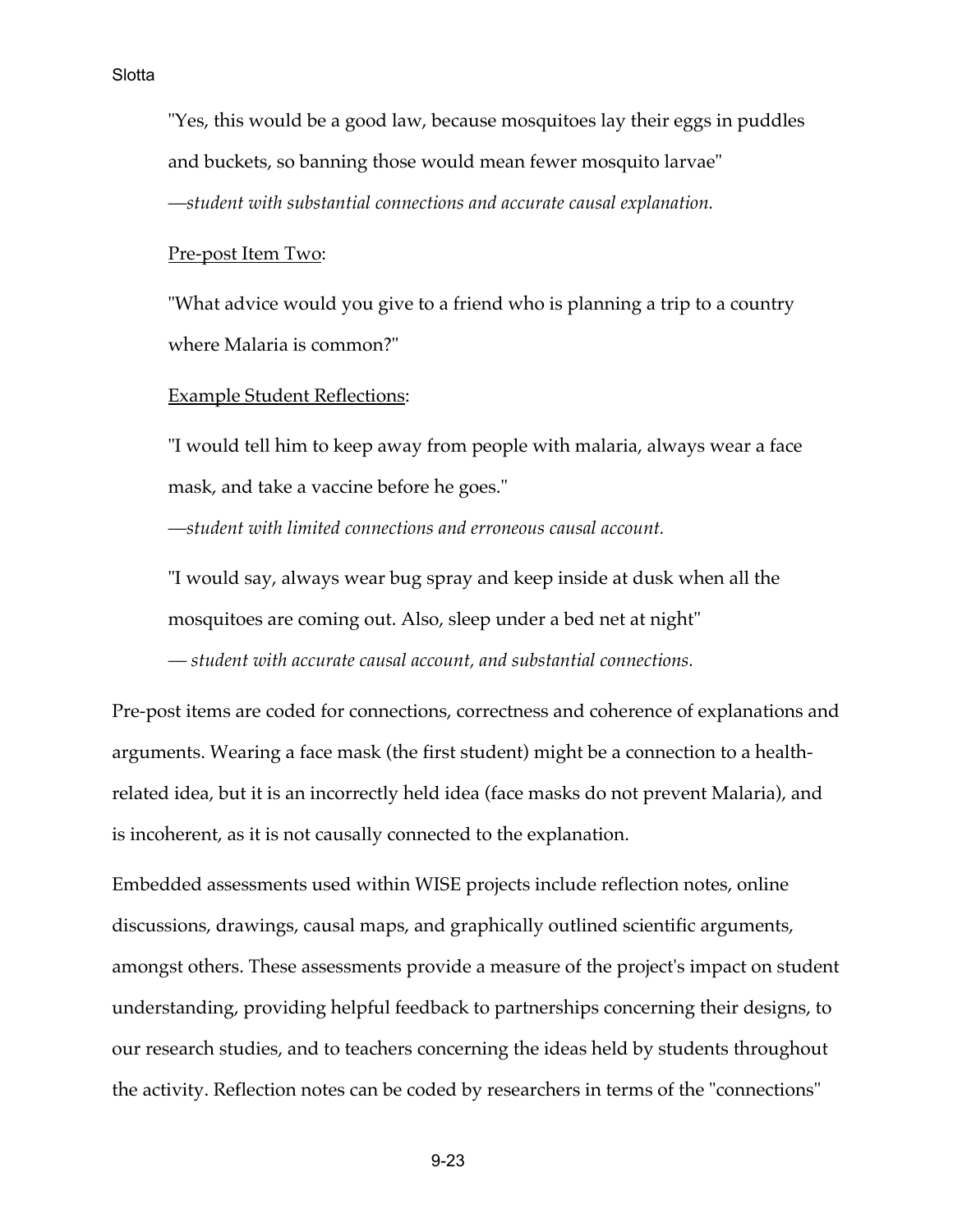students make to ideas within the project, the course, the news, or everyday experiences. In Figure 9-3 below, students reflect on the dilemma of using the "Miracle Insecticide," DDT, and whether it should be banned globally.

[Insert Figure 9-3 about here]

"We think DDT is a dilemma because it kills the mosquitoes but also harms the environment. So nobody can decide whether DDT should get used or not." *–– student reflection with few connections*

"DDT was on the verge of wiping Malaria off the Earth until Rachel Carlson published her famous novel Silent Spring. Then it was discovered that birds' egg shells were becoming too thin, as well as other environmental problems. So countries stopped spraying DDT and the environment began to recover, but so did the mosquitoes that carry Malaria."

*–– student reflection with substantial connections*

These two examples illustrate how student reflections contain varying levels of connection to other ideas, concepts and experiences. These reflections are coded to obtain a *Connections Score* for each student reflection note, which can then be used in analyses of student or teacher progress, as described in sections below.

# **Sandra and Gilbert: Inquiry Practices**

We contrasted the adaptations of *Cycles of Malaria* made by Gilbert and Sandra in their first run of this project, focusing on curriculum adjustments, classroom presentation and student interactions. The mentor had facilitated in their preparation for this project,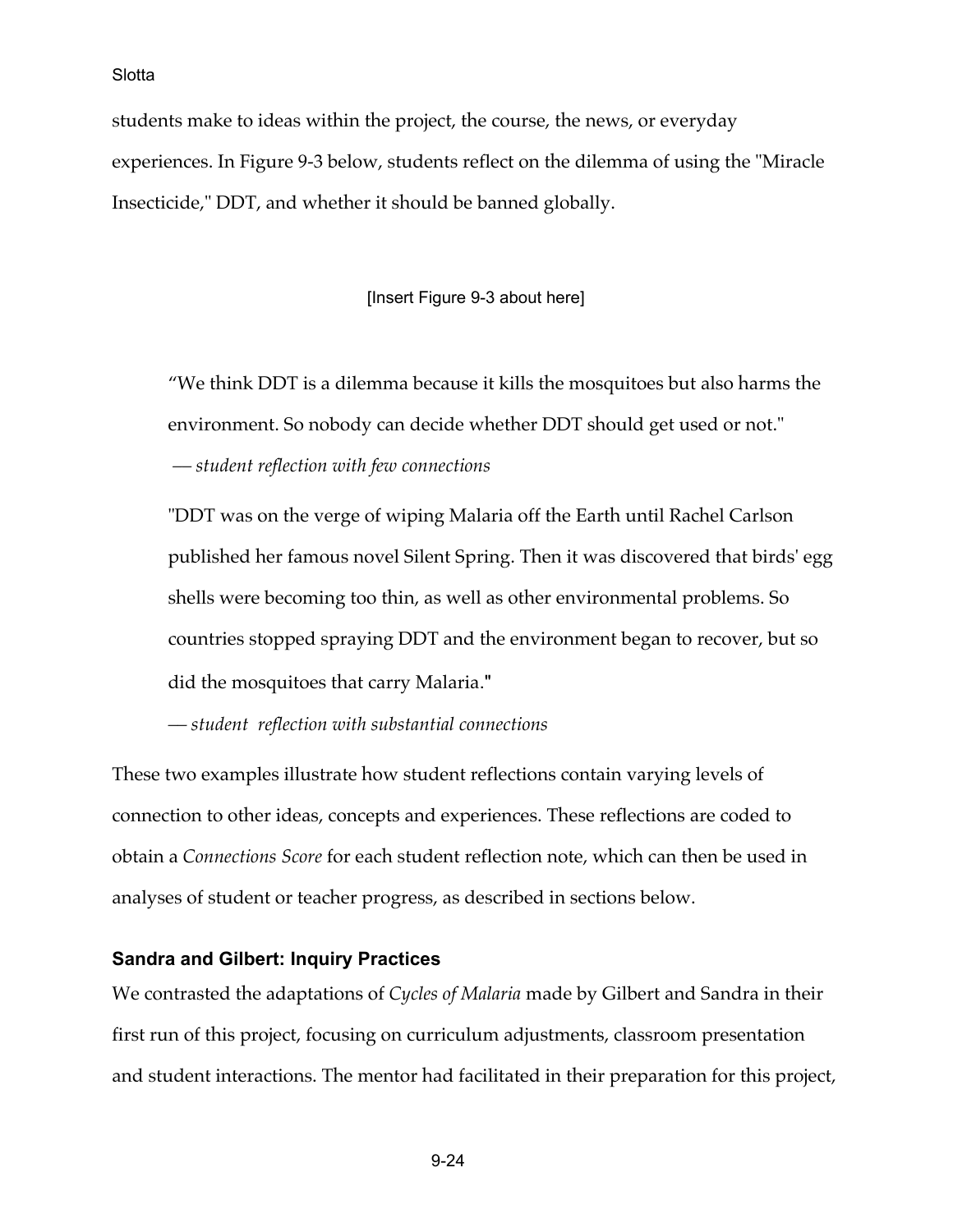although their unfamiliarity with WISE and with the specific content of *Cycles of Malaria* made it difficult for the teachers to adjust their overall curriculum effectively. Thus, the overall impression reported by both teachers during interviews was that the project did not fit well within their syllabus, and it was a stretch to make connections to the disease topics covered prior to the project. Neither teacher implemented any curriculum topics following WISE that would lead to further connections by their students. In general, the teachers both expressed some frustration at their inability to integrate WISE within their curriculum.

In their classroom presentation of WISE, the teachers made great efforts to emulate the model that had been demonstrated by the mentor. The mentor's style, developed over several years of efforts with WISE and previously with KIE and CLP, involves a somewhat delicate blend of whole-class lecture, elicitation of student ideas, questionand-answer, and demonstration. While Sandra and Gilbert made efforts to achieve a similar style, the results of their efforts were at times quite disparate from the model. In essence, both teachers added their existing style to the equation, knowing no other way to teach. This resulted in a fairly strong lecture component from Gilbert, and a more interactive style from Sandra. The two styles differed markedly from that of the mentor, and observers frequently worried that students were not getting some of the important messages. For example, in introducing WISE, the mentor often coordinates a class discussion concerning the nature of scientific vs. courtroom evidence, and how the World Wide Web can be used as a source of evidence for our arguments and designs. This leads to a discussion of critical evaluation in terms of source authority implicit motivations by Web authors. Such discussions were missing from Sandra and Gilbert, who struggled through the basic process of just getting their students logged on and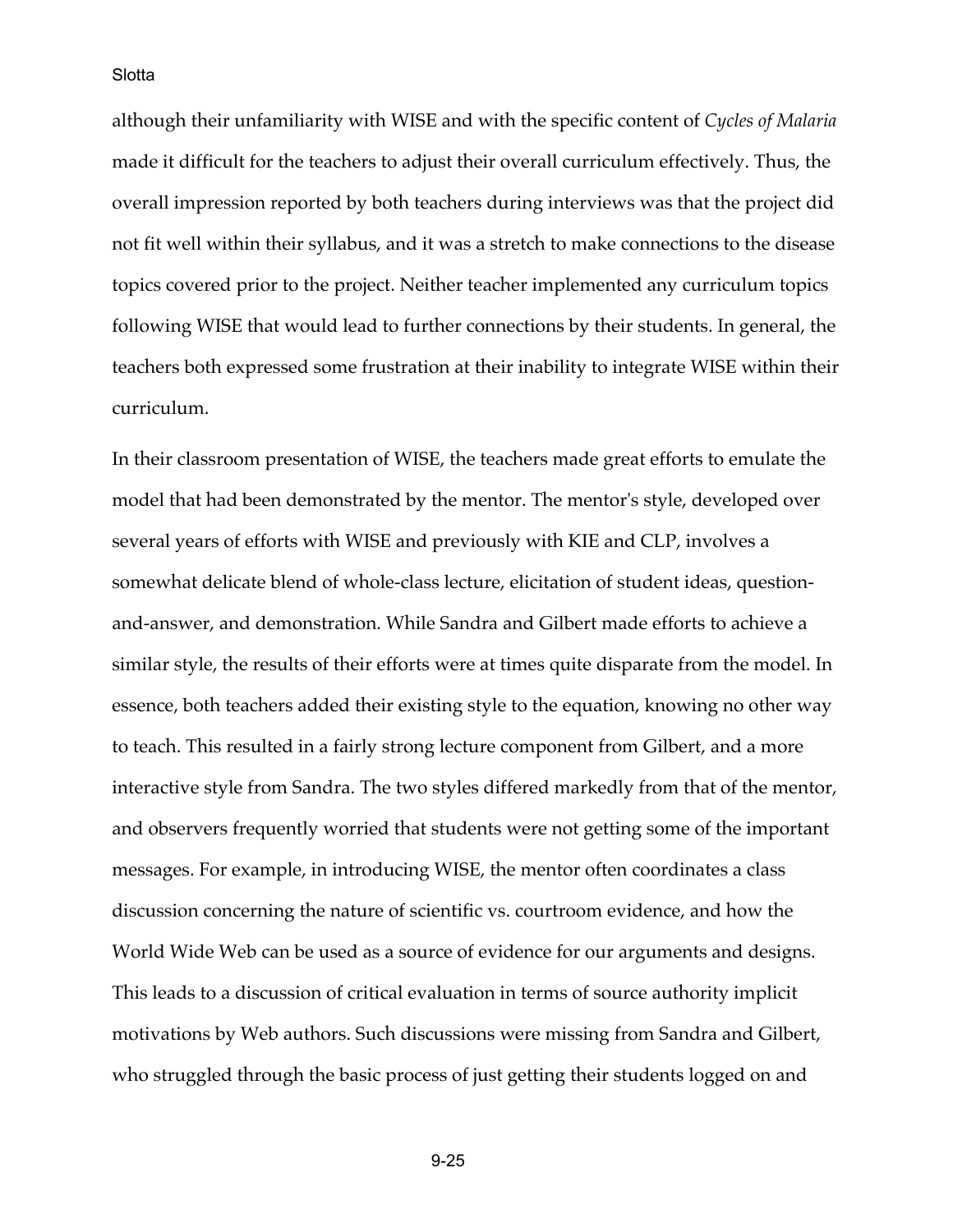working within WISE. Apparently, the challenges of implementing a new technology and curriculum innovation required some level of triage by teachers, in terms of meeting the bottom line of getting students engaged with the program.

We carefully observed teacher interactions with the students, counting the number of separate occasions when a teacher stopped to discuss the WISE content with a pair of students. Many of these teach-student interactions were focused on the science content, which was an area where the teachers felt they had some strength. Some interactions were concerned with the WISE technology, or with the nature of the inquiry task (comparing three different control strategies for Malaria). Generally, the length of a student-teacher interaction correlated with its depth. When a teacher paused only briefly at a pair of students' computer, the interaction was typically meant to just check in on them, see if they are doing ok, or let them know they are being watched. In contrast, more protracted interactions were generally focused on the inquiry topic. To even the casual observer, it was obvious that Gilbert preferred more cursory interactions, while Sandra engaged in lengthy discussions that could go on for several minutes. Indeed, a qualitative difference between the two teachers became quickly apparent, as Gilbert was usually seen "constantly circulating" amongst his students, making sure that everyone was on task, and Sandra was usually seen "interacting deeply" with one pair of student or another. This difference, illustrated by Figure 9-4 below, led to separate concerns about the progress of students in each teacher's class. For Gilbert, the concern was that students would miss out on the important aspects of teacher as a learning partner. For Sandra's class, the concern was that she was spending too much time in personal interactions with the students, and never "pulling back" to summarize or synthesize her impressions.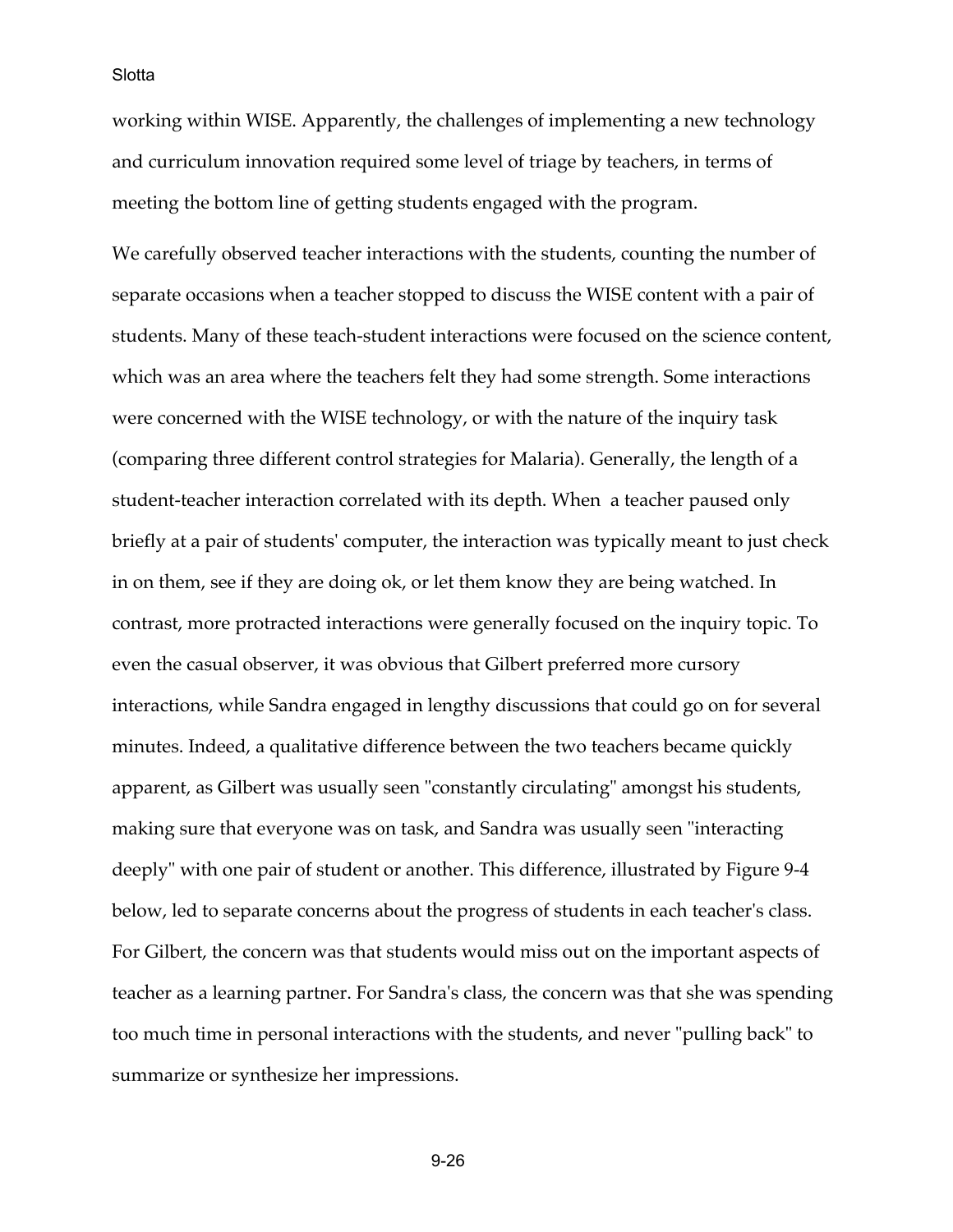[Insert Figure 9-4 about here]

#### **Sandra and Gilbert: Student Learning**

We explored the impact of the observed differences in teacher-student interactions by examining student work in the project. It seemed likely that such noticeable differences in teacher practice would be reflected in student work on the projects. To our surprise, however, there were no significant differences in students' scored responses to these pre-post items, as shown in Figure 9-5. Apparently, WISE *Cycles of Malaria* was fairly tolerant of differences in teaching styles, as students in both classes made significant pre-post gains, with *F(1, 162) = 182.9, p = 0.0001*.

#### [Insert Figure 9-5 about here]

In further investigating the possible impact of teacher differences on student achievement in WISE, we performed a more detailed analysis on the individual pre-test and post-test items, to look for possible differences between students in the two classes. Within the six item test, three of the items were more focused on content-specific details. For example, items 1 asks students, "how can I catch Malaria - a) by kissing, b) by mosquitos c) through shared needles d) by coughing". In contrast, the other three items were focused on knowledge integration, designed to challenge students as they apply the ideas within the project and extend their understanding. For example, item 4 asks students what advice they would give to their friend who was planning a trip to a country where Malaria is widespread.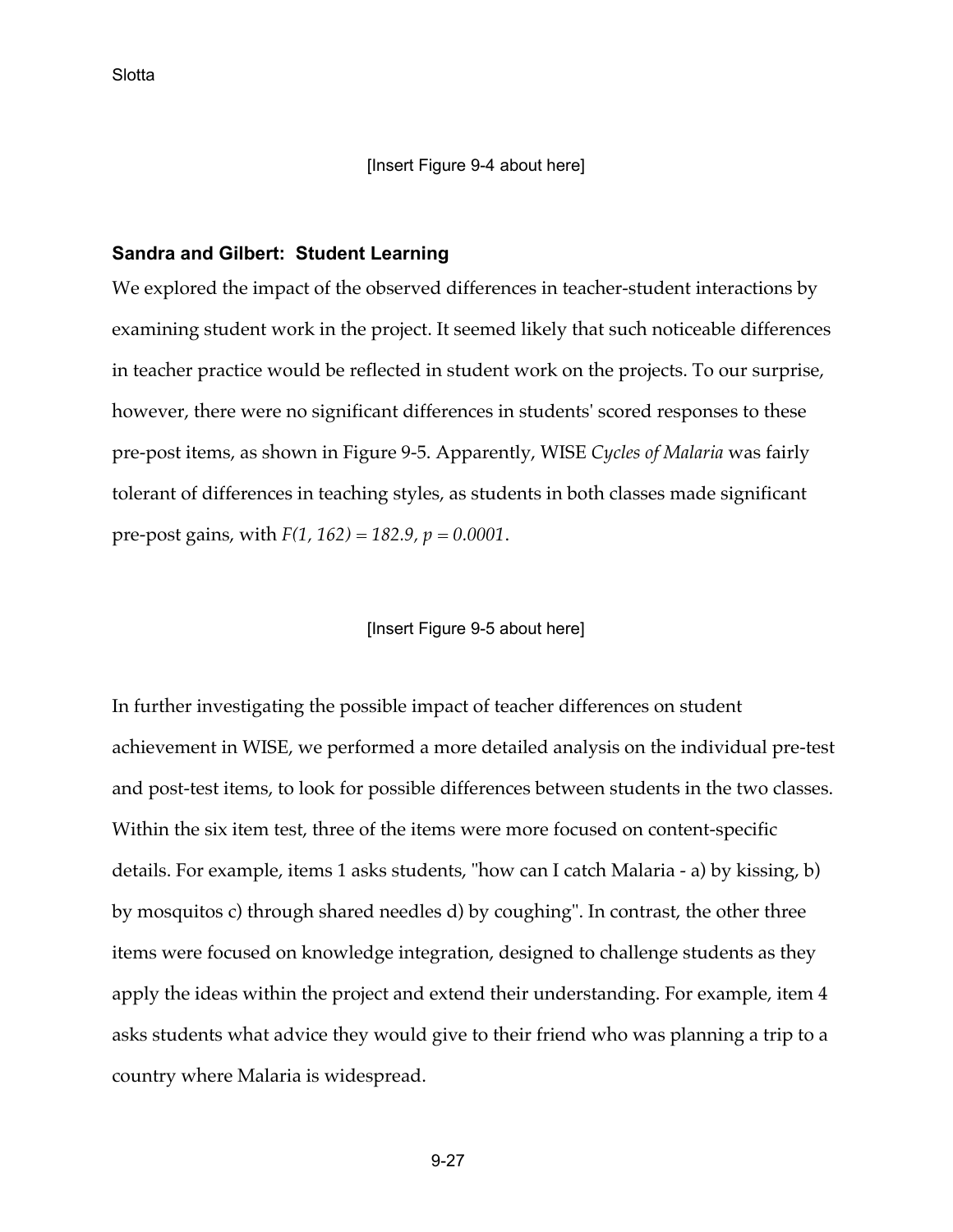The 6 test items are shown in Figure 9-6, (collapsed across pre-post scores) with items 1- 3 as the three content-focused items and items 4-6 as the 3 knowledge integration items. Apparently, WISE assessments were sensitive to variations in teacher practice, as Sandra's students are seen to have an advantage over Gilbert's in the three Knowledge Integration items. Interestingly, Gilbert's students illustrated a greater attention to detail, with a slightly better performance on the more factual items. In a repeated measures ANOVA, this interaction of test items with teacher is significant, with *F(5,810) = 11.5, p < 0.0001).*

#### [Insert Figure 9-6 about here]

Another measure of the impact of teacher differences on student understanding is found in students' performance within the WISE project itself- particularly in the reflection notes taken by students during their WISE project work. These notes can be analyzed as described above, coding each note in terms of the connections made by students to other ideas or content within the project. For example, when asked to reflect on the merits of developing a vaccine, a pair of students working together in Sandra's class observed (with connections underlined)

We think that developing a vaccine is a good idea because it could create for the body an immunity in which people would not be infected by the parasites, even if they were bitten by an already infected mosquito. Also, it would be easy to make, easy to transport, and does not effect the environment. The overall price of the vaccines would also make the poorest countries be able to afford them. |2. However, some of the problems with this solution are that scientists have not yet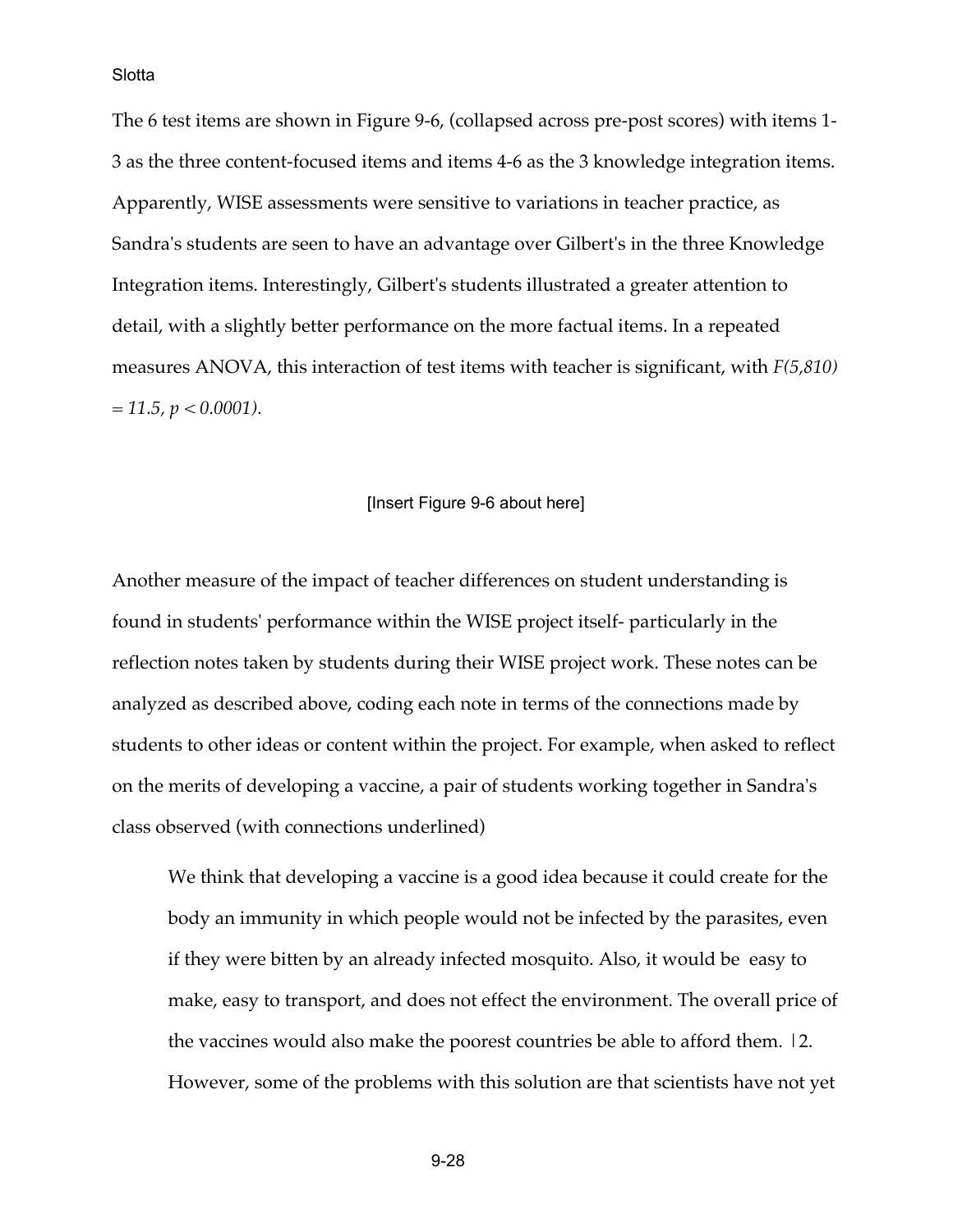been able to create a really effective vaccine, although there was a vaccine in England that used DNA to prevent from getting infections such as malaria, it wasn't as effective as it needs to be. Scientists also are afraid that introducing new DNA may cause cancer for some people*.*

When such reflections were coded for a set of WISE notes, it was found that the two teachers' students differ dramatically in terms of the number and the coherence of connections they made within their reflections. For example, one pair of students working in Gilbert's class responded to the same prompt for reflection in the following way: "We think that developing a vaccine is a good idea because it could protect everyone from the disease. However, some of the problems with this solution are it would take a long time and it would be very expensive." There were certainly students in Sandra's class who were less reflective, and students in Gilbert's class who were more reflective than these selected examples. However, Figure 9-7 shows dramatic overall differences between the students who worked on WISE in these two teachers' classes. Apparently, Sandra's depth of student interactions resulted in far more substantial reflection by her students than the relatively superficial interactions that Gilbert preferred.

[Insert Figure 9-7 about here]

# **Sandra and Gilbert: Comparing Progress from Year 1 to Year 2**

In the second year of this study, both Sandra and Gilbert ran the *Cycles of Malaria* project again, allowing us to compare their efforts in the first and second years. From the start, it was clear that the two teachers had made notable improvements in their use of WISE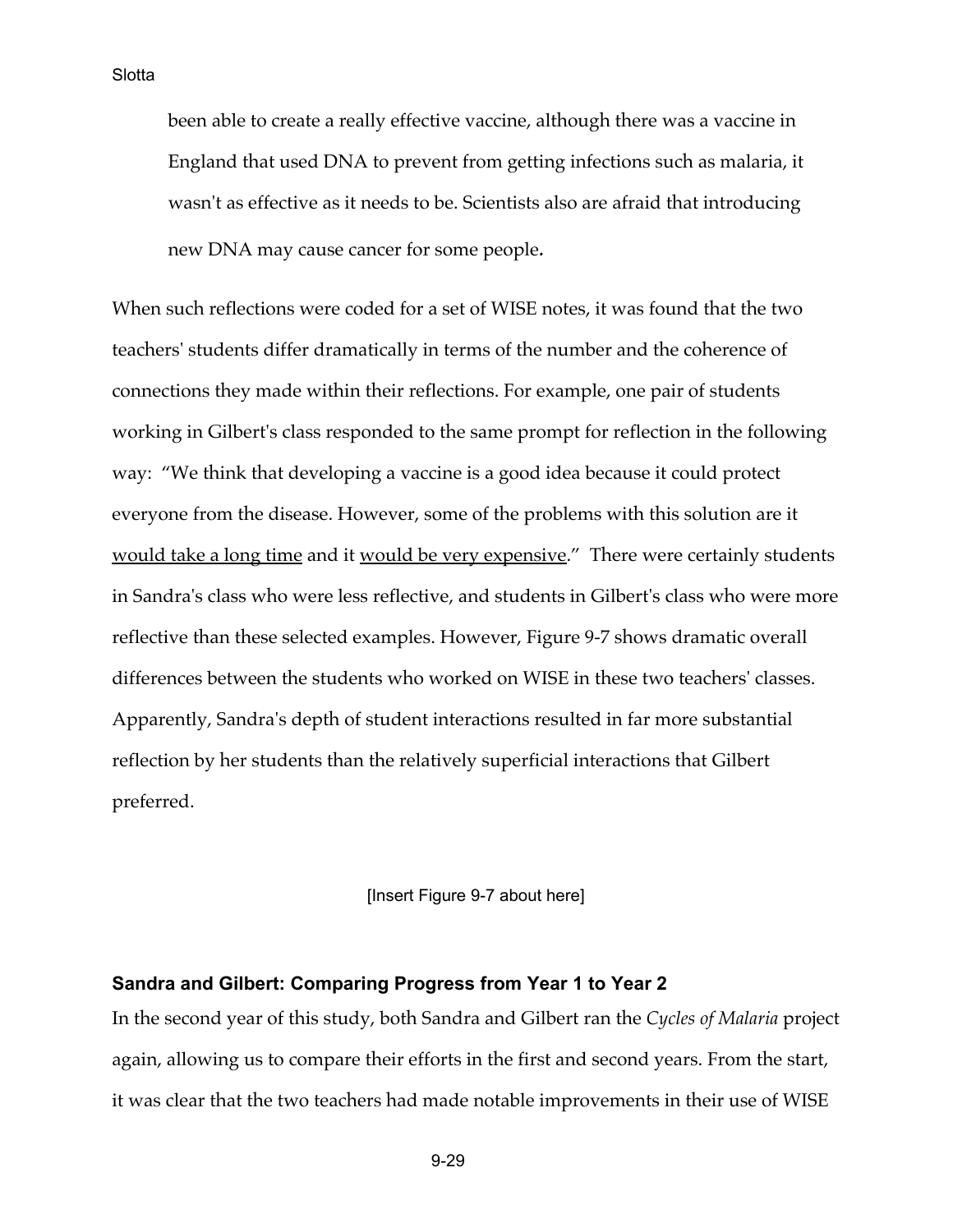within the classroom. The benefit of having run this project before, and the resulting comfort with WISE allowed the teachers to focus more on communicating with students about the science and inquiry processes. Additionally, both teachers were able to make substantial adjustments to their curriculum in this second year, adding a new focus on tropical disease which allowed them to foreshadow the Malaria project and provide greater context for their students. In interviews, both teachers said that one of the most important differences between the two years was the opportunity to tailor their curriculum so that it would complement the WISE materials. However, there remained observable differences in the style of interactions with students. Not surprisingly, both teachers retained their basic styles from one year to the next, with Sandra still preferring to spend most of her time working closely with one pair of students at a time and Gilbert preferring short, procedurally focused exchanges with students. Both teachers made some improvements however, with Gilbert making greater efforts to communicate with his students about their science understanding, and Sandra making an effort to pull back from one-on-one interactions and address the whole class. Figure 9-8 shows the connections scores on student reflection notes in the teachers' first

and second run of the WISE *Cycles of Malaria* project. While differences between Sandra and Gilbert remain significant in year two  $(F(1,117) = 32.22$  with p< 0.0001), both teachers made significant gains in this measure. In interviews following this second run, both Sandra and Gilbert described a much greater sense of ownership of the curriculum, a much higher comfort level with the technology, and a greater integration of WISE within their curriculum. While some differences in classroom practice remained between these two teachers, the pattern of data shown in Figure 6 suggests that the WISE technology and mentoring process was able to scaffold their interactions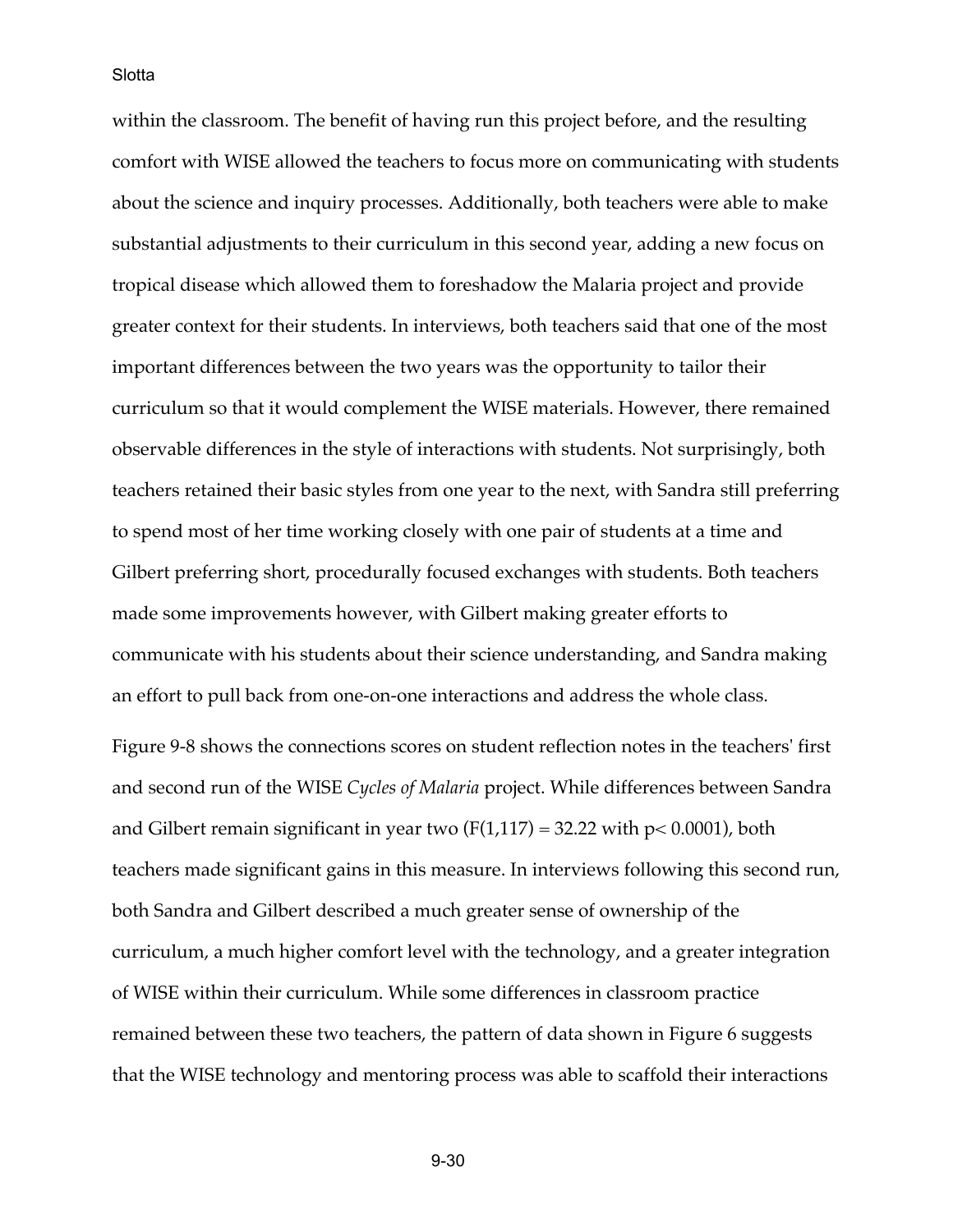with students leading to a much richer set of student reflections. This result is satisfying given the fact that the WISE mentor had faded from the classroom completely during the second year of this study.

[Insert Figure 9-8 about here]

#### **Conclusions from the study of Sandra and Gilbert**

This study has helped illustrated how diverse teaching approaches influence student learning outcomes and how curriculum designs can meet the needs of diverse teachers. It also demonstrated that WISE embedded assessments are sensitive to teaching style, as classes from the two teachers differed in their patterns of learning gains. The WISE *Cycles of Malaria* project was adopted successfully by Sandra and Gilbert, who had similar 7th grade life science curricula, but quite different teaching styles. In the first WISE project run, the mentor was quite important to both teachers' success, and WISE proved to be robust, in the sense that students in both classes showed evidence of knowledge integration as measured by pre-post as well as embedded assessments. WISE professional development was also seen to be successful as both teachers improved in their use of WISE from one year to the next, even with the fading of the mentor. This improvement was measured by the embedded assessment of coded reflection notes.

As a result of this study, we have gained important insight about the need for mentor participation, the role of WISE technology in the classroom and the progress of teachers from one year to the next. We have continued to improve our support technologies for teachers in the classroom, our methods of dialoging with districts and school science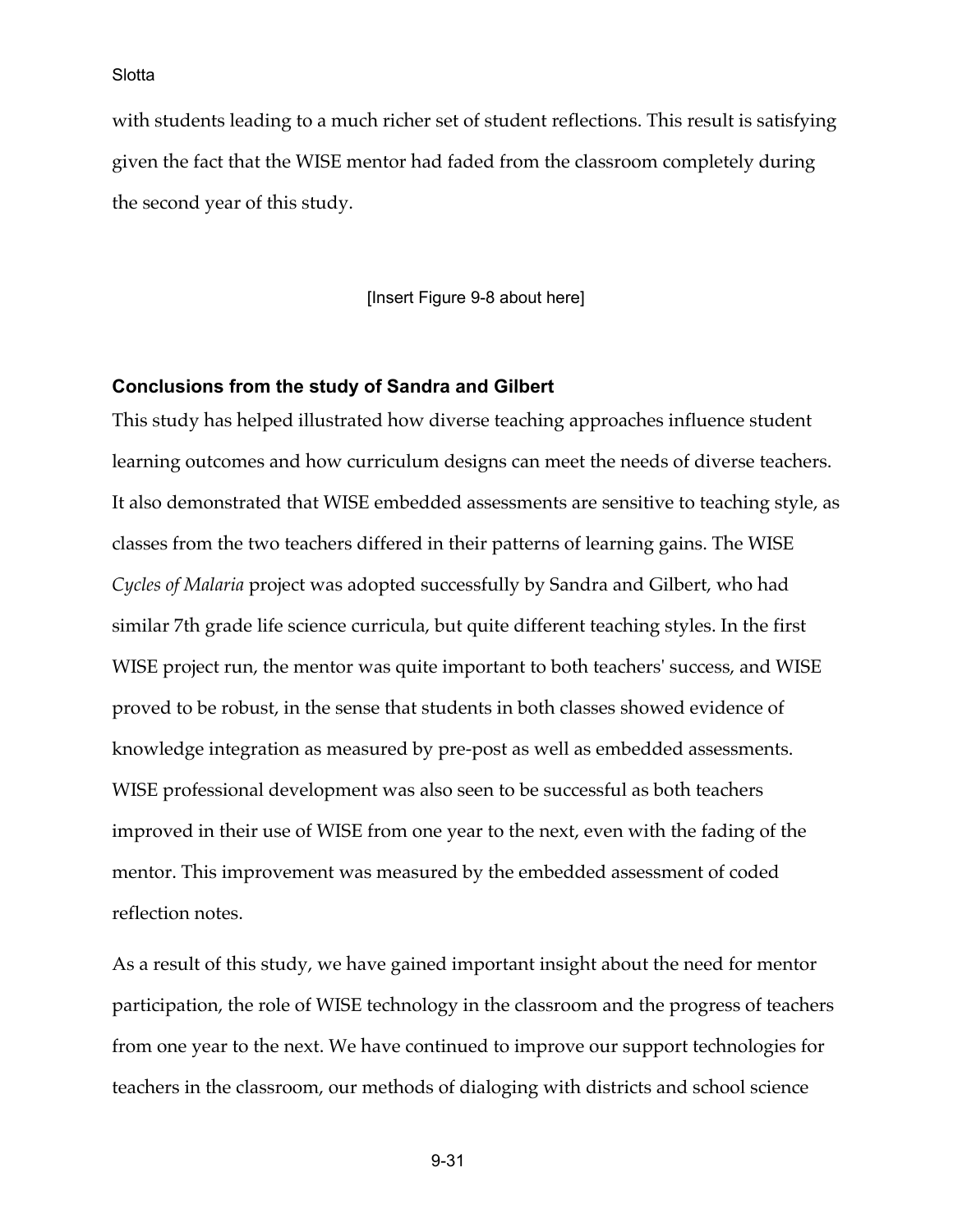departments, and the kinds of interactions we encourage between the mentor and the teacher. Additionally, we are continuously improving our WISE planning guides for teachers to create a customized lesson plan around a WISE project, including activities to precede and follow on the WISE unit itself. Through such research, we are also able to implement and observe the WISE curriculum and assessments in a much wider range of contexts, allowing us to improve our materials, support more diverse customizations, and document student learning gains.

# **Future Directions**

WISE has proven to be an effective framework for inquiry curriculum in a broad range of science topics and student age groups. The study reported above suggests that WISE can accommodate teachers with diverse perspectives and styles, while still preserving the desired inquiry experience for students. Our professional development model is well-suited to implement in school district partnerships. Moreover, our authoring partnership model can support a wealth of different curriculum collaborations. This flexible foundation has given rise to several promising new projects, reviewed in the next chapters. In the SCOPE project, WISE provides the student learning environment technology platform and the pedagogical framework for partnerships of scientists to develop curriculum projects relating to current science controversies (see Bell, Chapter 10). SCOPE has developed curriculum in the areas of Genetically Modified Foods, Human Genomics, DDT pesticides, and is currently working on topics in Global Warming and DNA. Another collaboration has been with the Synergy Communities For the Aggregation of Learning about Education (SCALE) project, whose investigators are exploring how diverse educational research efforts can share their findings, materials and technologies (see Baumgartner, Chapter 11). WISE is therefore capable of serving as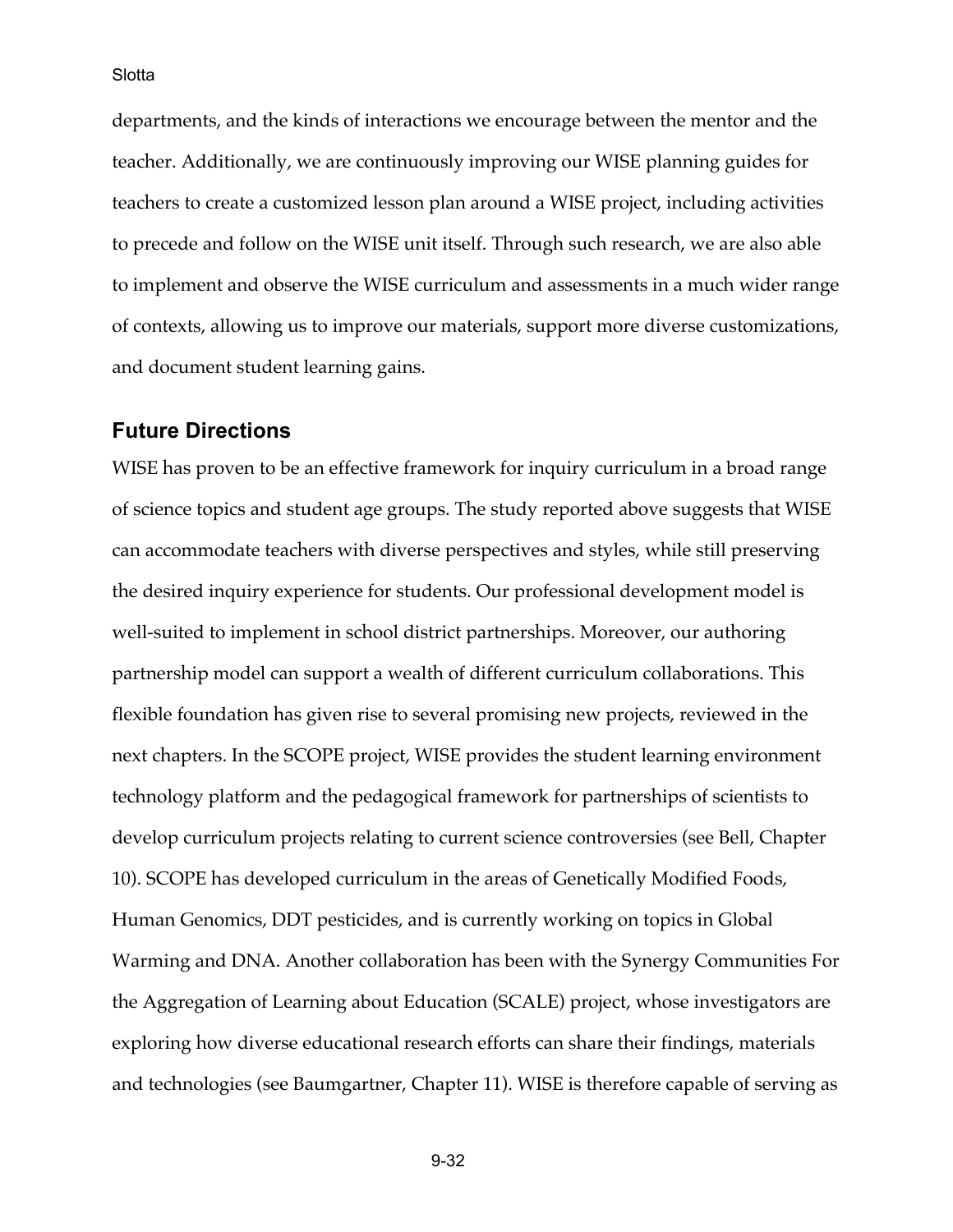a technology platform for diverse educational innovations, and we are currently partnering with several other research groups who are developing new tools for water quality curriculum that run on the Web and hand held devices (Slotta, Clark and Cheng, 2002).

The number of teachers and students who have performed WISE projects has grown dramatically over the past three years (see Figure 9-9). While this growth demonstrates the ease with which motivated teachers can implement WISE, many of these teachers lack mentoring to help them use WISE to its fullest advantage. We must research the necessary professional development for scaling beyond these "Maverick" teachers (Songer, 2000) in order to establish WISE as a scalable innovation for science instruction in whole schools and districts.

#### [Insert Figure 9-9 about here]

Building on the study described in this chapter, WISE has formed partnerships with several school districts in order to research the adoption of technology and inquiry innovations within a systemic context. These partnerships began with commitments from senior school district administrators to adopt WISE for inquiry science instruction. These districts have agreed to form a network of teachers supported with paid release time and mentored by a master teacher who is released from regular teaching duties to facilitate the adoption of WISE within the district. We will work closely with administrators from each district to align WISE projects to the relevant state science standards and district curriculum frameworks. While the districts vary in their technology capacity, each is committed to supporting WISE with Internet-connected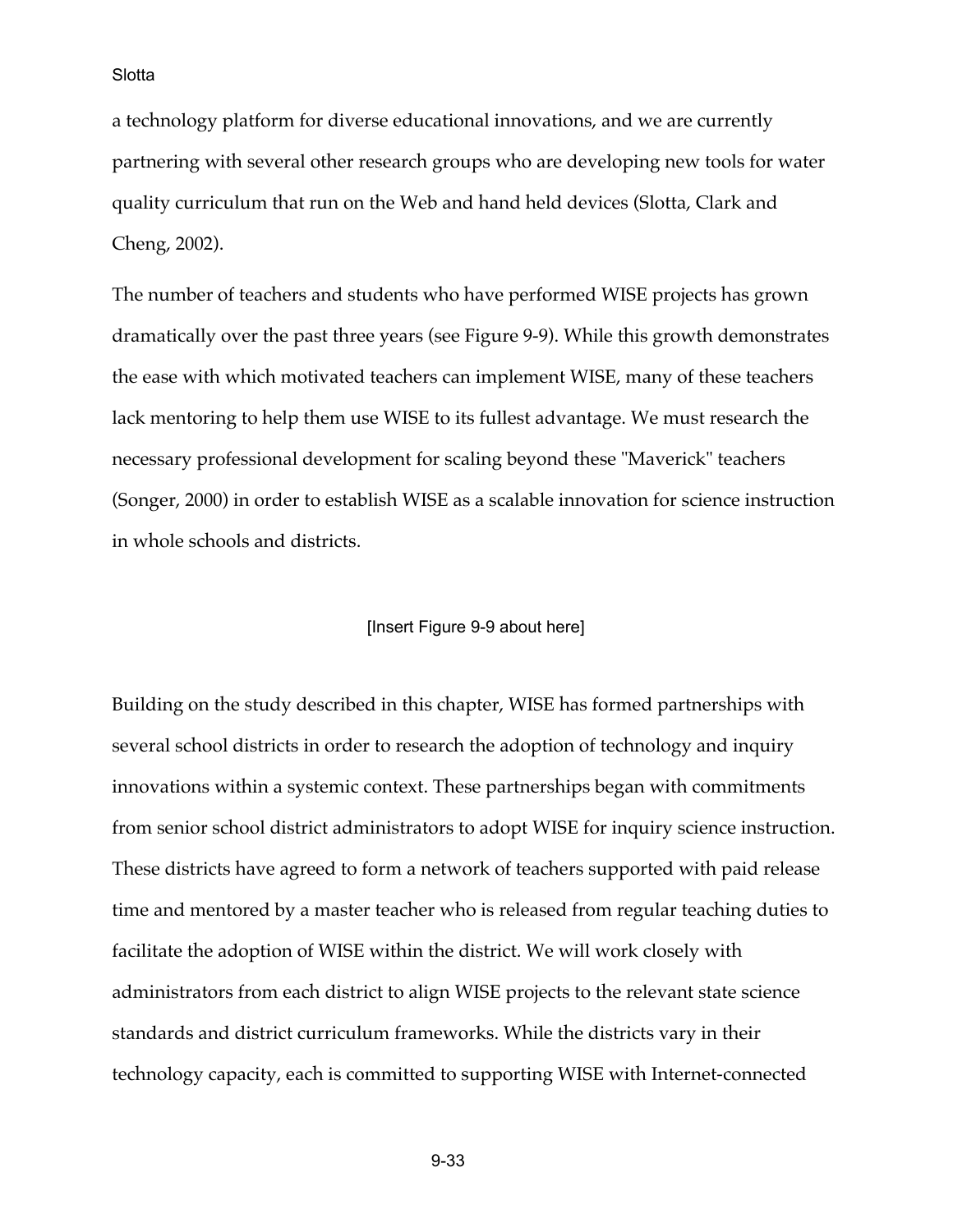computers for all participating teachers. These are typical, diverse districts, providing typical supports for the WISE program. Our ongoing research program will investigate the elements necessary for WISE to succeed in these districts.

We will also continue to develop new technology scaffolds for teachers in order to help support their interactions with mentors, assessments of student work, and development of lesson plans. For example, a new tool called the *Curriculum Customizer* will help teachers customize their science courses to complement the inclusion of WISE units. This tool will help teachers develop a sense of ownership and control over their use of WISE, resulting in a more comprehensive understanding of the underlying pedagogical ideas. Future research will explore the trajectory of interactions between teachers and WISE mentors in the first and second year of professional development. We hope to address questions regarding the role of such support in reducing the attrition rate of talented teachers, and encouraging innovative practices.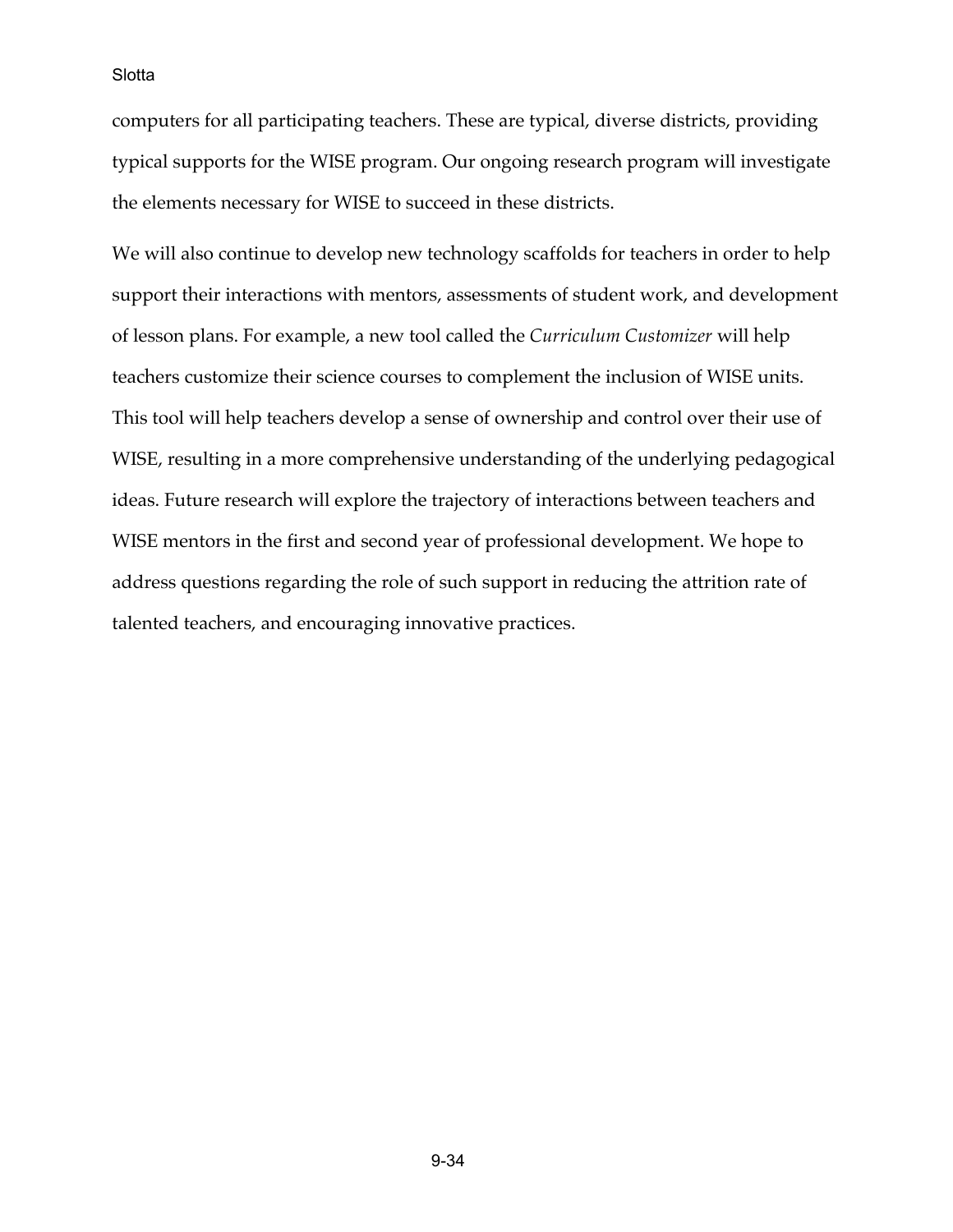# **Figures**



Figure 9-1. WISE student interface, showing pop-up notes and hints windows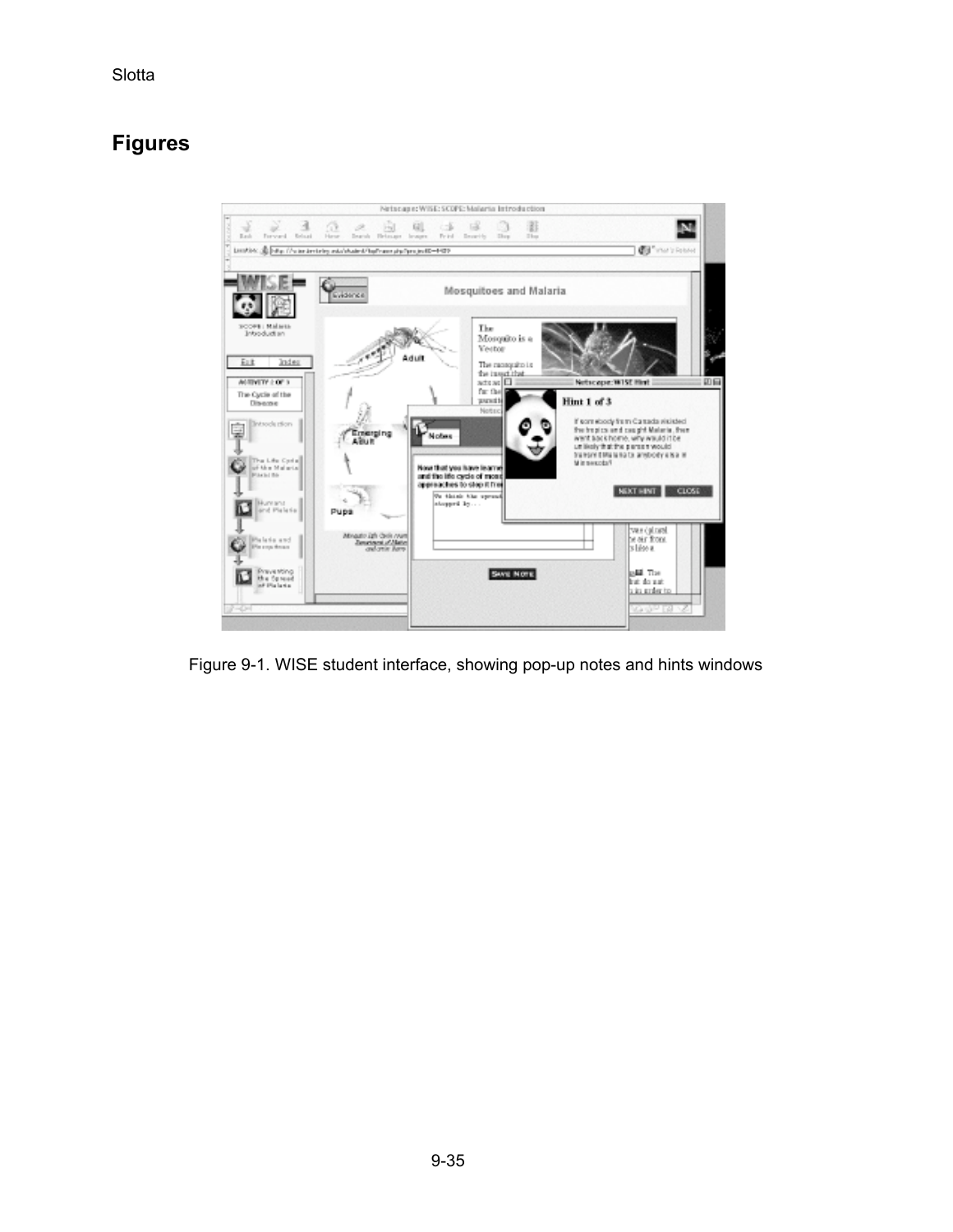| <b>Major Tenets</b>      | <b>Design Guidelines</b>                                  | <b>Inquiry Activities</b> |
|--------------------------|-----------------------------------------------------------|---------------------------|
| <b>Making Science</b>    | Project builds on student ideas                           | Investigating a driving   |
| <b>Accessible</b>        | Project builds scientific knowledge framework             | question or inquiry       |
|                          | Students can connect project to personally relevant       | task                      |
|                          | questions                                                 | Eliciting student ideas   |
|                          | Project connects to standards-based curricula             | Connecting to             |
|                          | Project models the inquiry process                        | personally relevant       |
|                          | Project ideas are accessible to diverse learners          | problems                  |
| <b>Making Thinking</b>   | Students create and use personal representations          | Modeling, simulating,     |
| <b>Visible</b>           | Students express their ideas                              | animating                 |
|                          | Students are scaffolded to explore new representations    | Graphing,                 |
|                          | Students encounter multiple representations               | representing data         |
|                          | Representations are incorporated into assessments         | Representing              |
|                          | Activity promotes learning through representations        | arguments                 |
|                          | Activity illustrates the process of inquiry               | Questioning /             |
|                          |                                                           | explaining                |
|                          |                                                           | Drawing                   |
| <b>Learning From</b>     | Activity incorporates different kinds of social activity  | Developing criteria       |
| <b>Others</b>            | structures                                                | Discussing with peers     |
|                          | Students listen and learn from each other                 | on-line                   |
|                          | Peers have productive interactions to develop             | Discussing with peers     |
|                          | understanding                                             | in the classroom          |
|                          | Students develop shared criteria for scientific discourse | Reflecting on             |
|                          | Students have the opportunity to share their findings     | discussion                |
|                          | after generating their own ideas                          | Conducting a debate       |
|                          |                                                           | Critiquing peers          |
| Promoting                | Project engages students in meaningful reflection         | Writing reflection        |
| Autonomy and             | Project engages students as critics of diverse scientific | notes                     |
| <b>Lifelong Learning</b> | information                                               | Conducting a project      |
|                          | Project engages students in multiple approaches to        | Preparing for a debate    |
|                          | science inquiry                                           | Describing an inquiry     |
|                          | Project helps students understand and generalize the      | Critiquing own            |
|                          | inquiry process to diverse science projects               | performance               |
|                          | Project provides opportunities for learning and applying  | Designing an inquiry      |
|                          | context-embedded content knowledge                        | Revisiting ideas          |
|                          |                                                           | outside of class          |

Figure 9-2. WISE Instruction Framework: scaffolded knowledge integration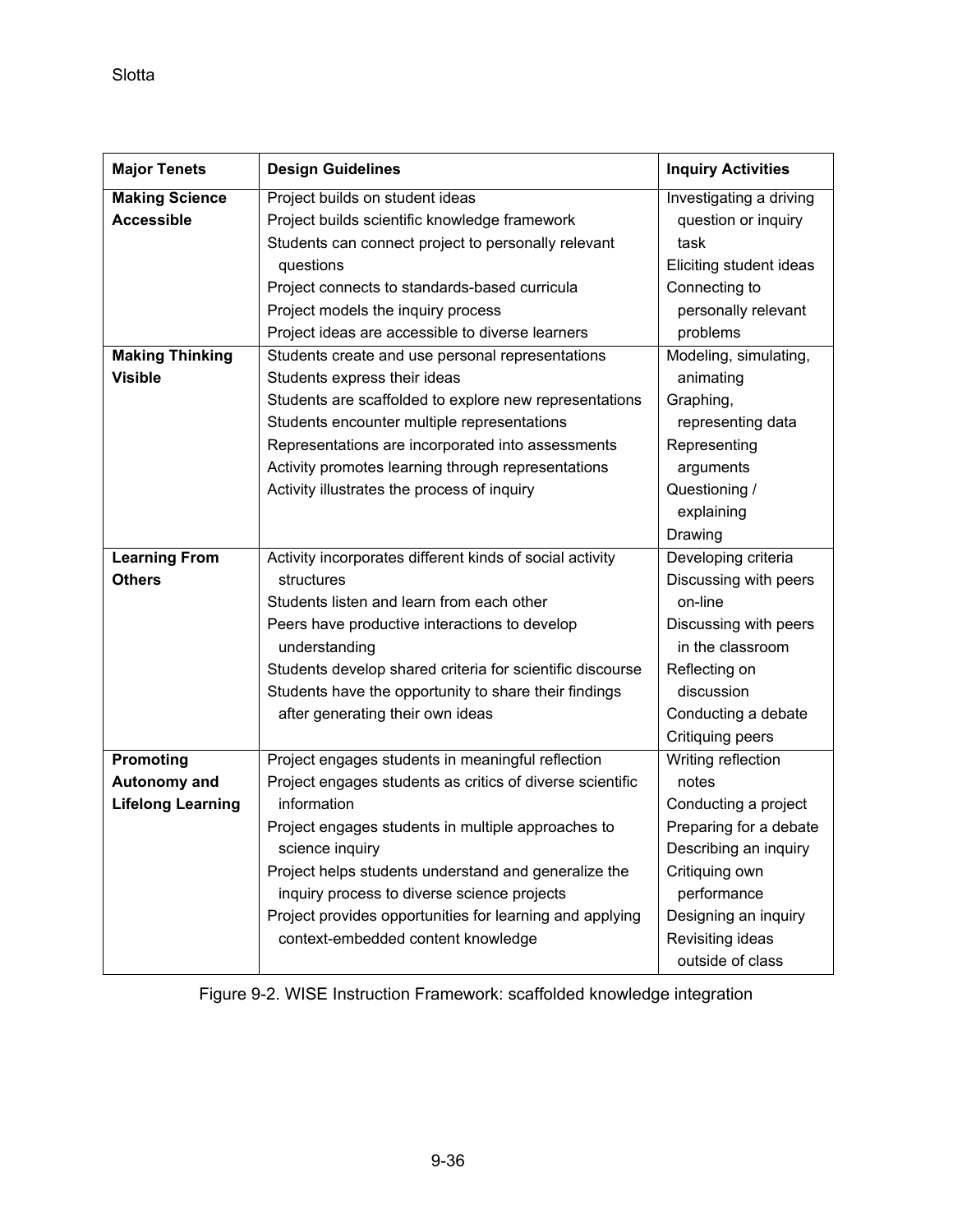

Figure 9-3. Students' reflection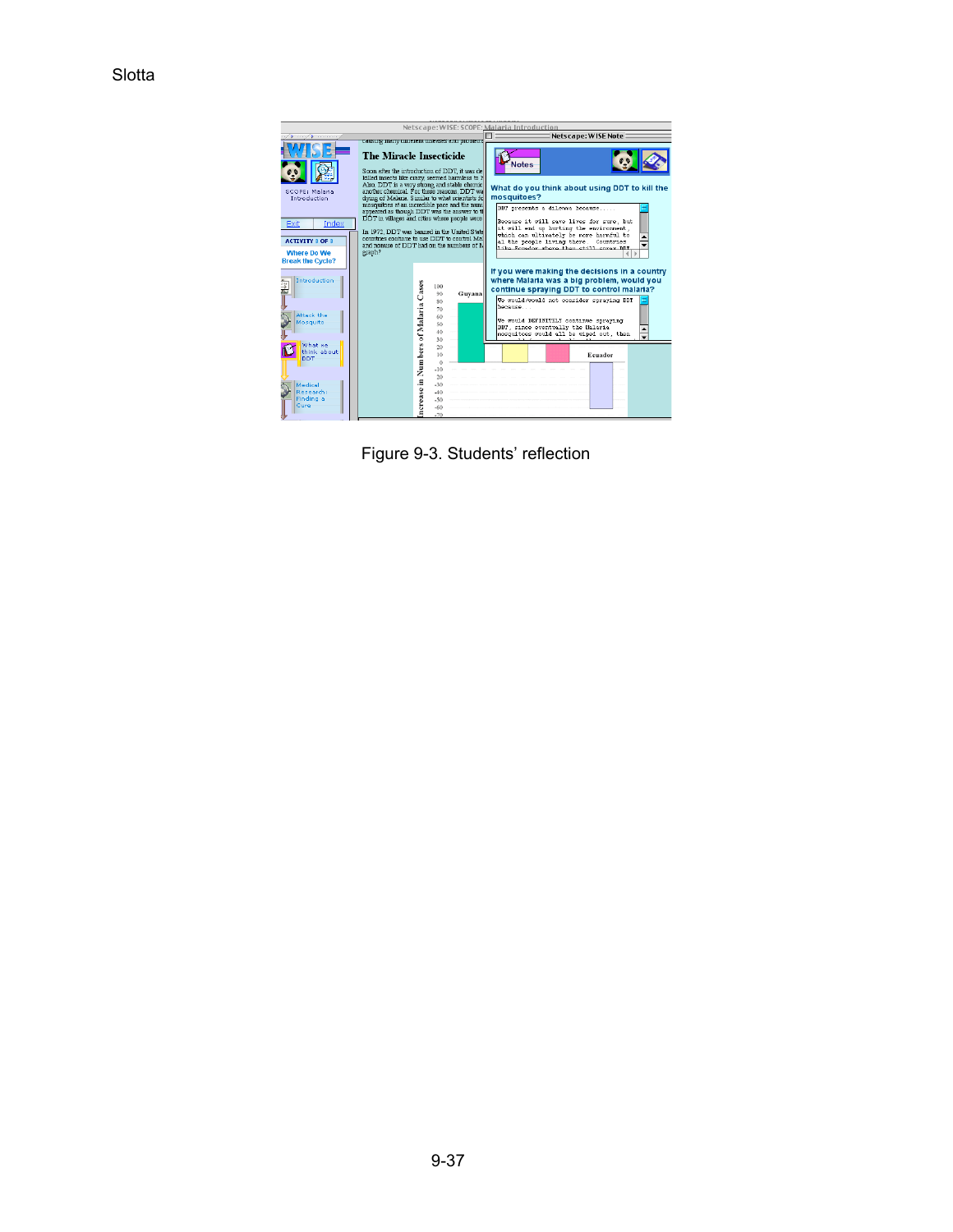

Figure 9-4. Gilbert and Sandra varied greatly in the frequency and duration of their interactions with students who were running a WISE project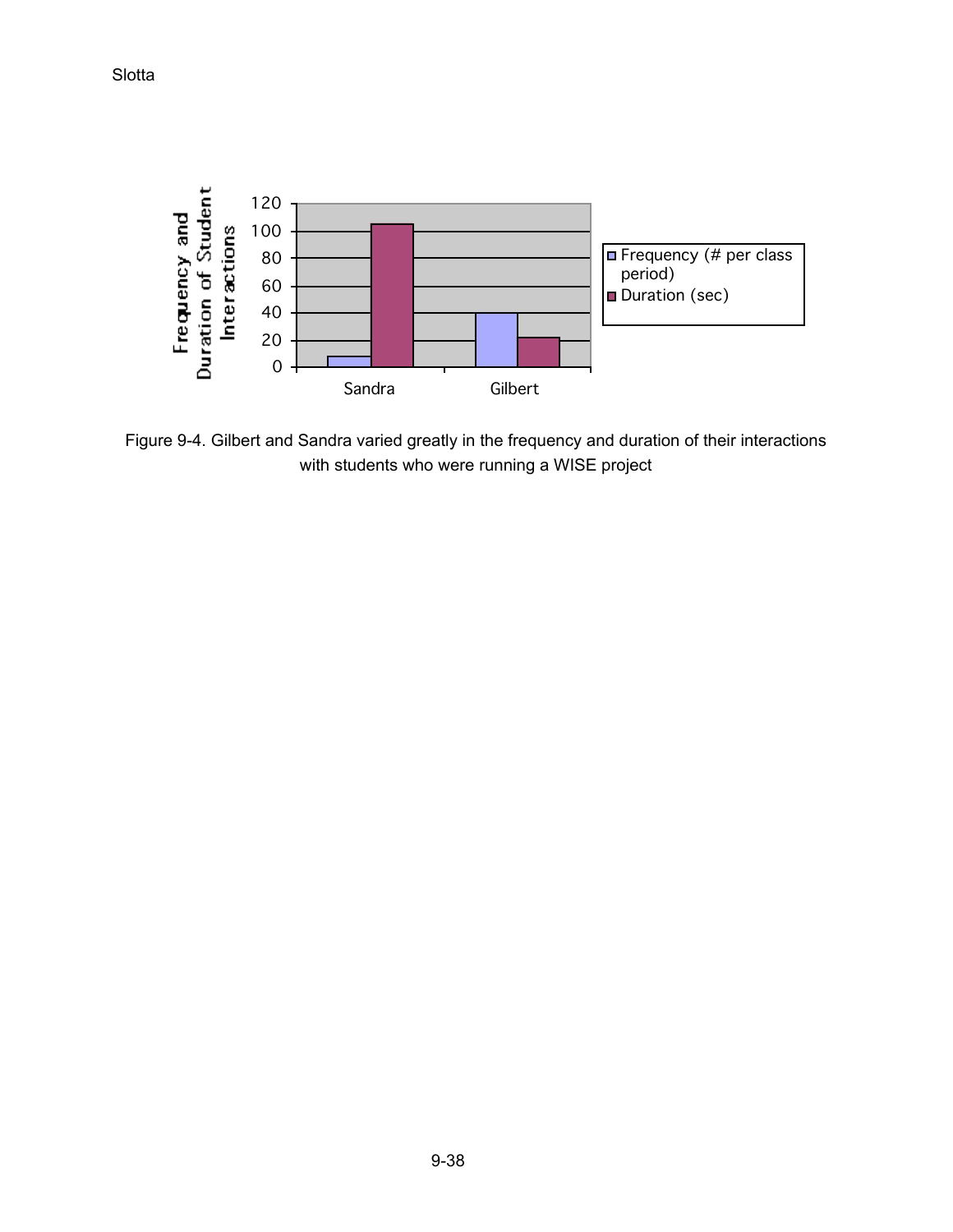

Figure 9-5. Students of Gibert and Sandra showed nearly identical pre- post-test score gains, suggesting that WISE Cycles of Malaria is somewhat robust to teacher differences.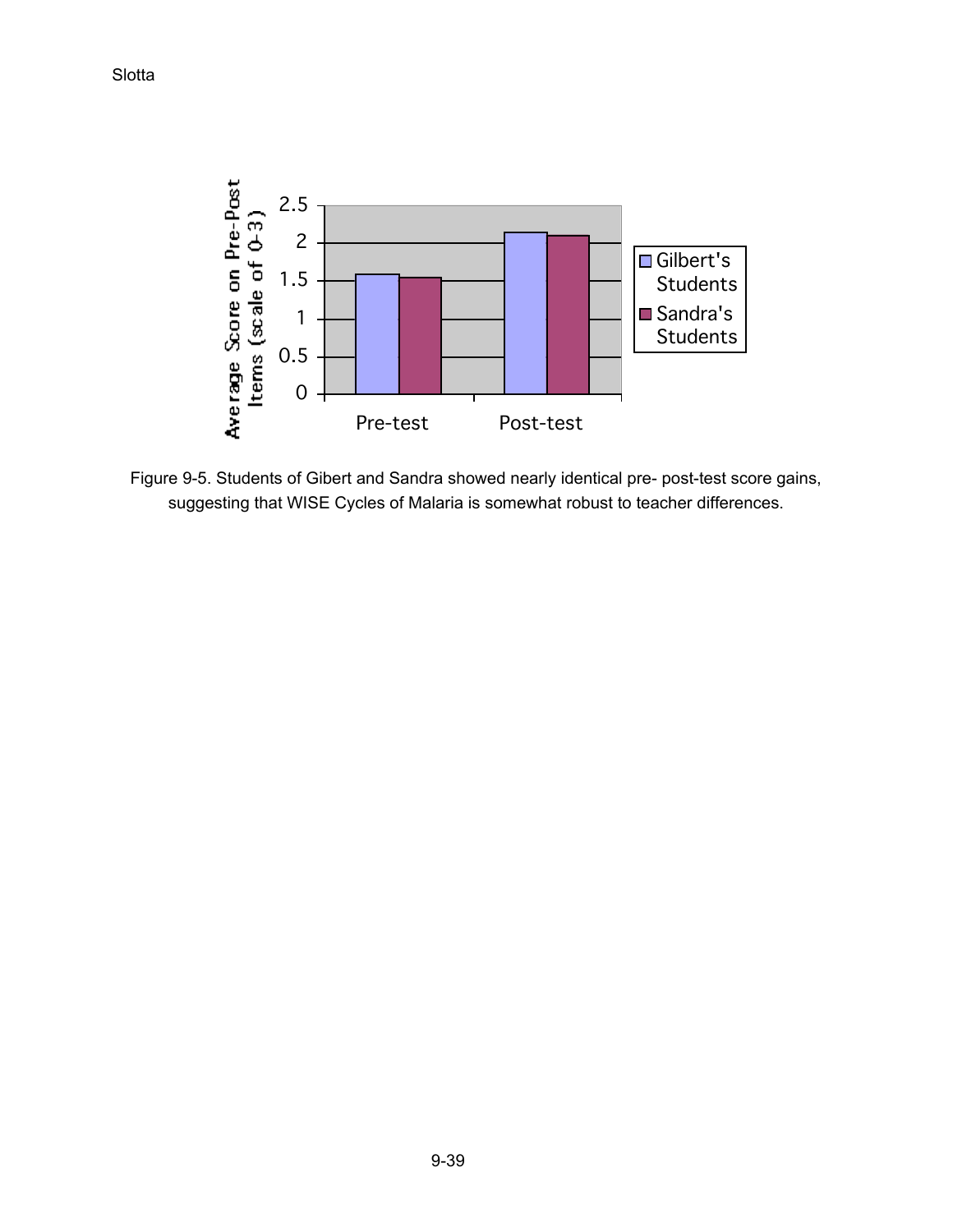

Figure 9-6. Comparison of scores on *Cycles of Malaria* post-test show that Sandra's students significantly outperform Gilbert's on the most conceptually challenging items.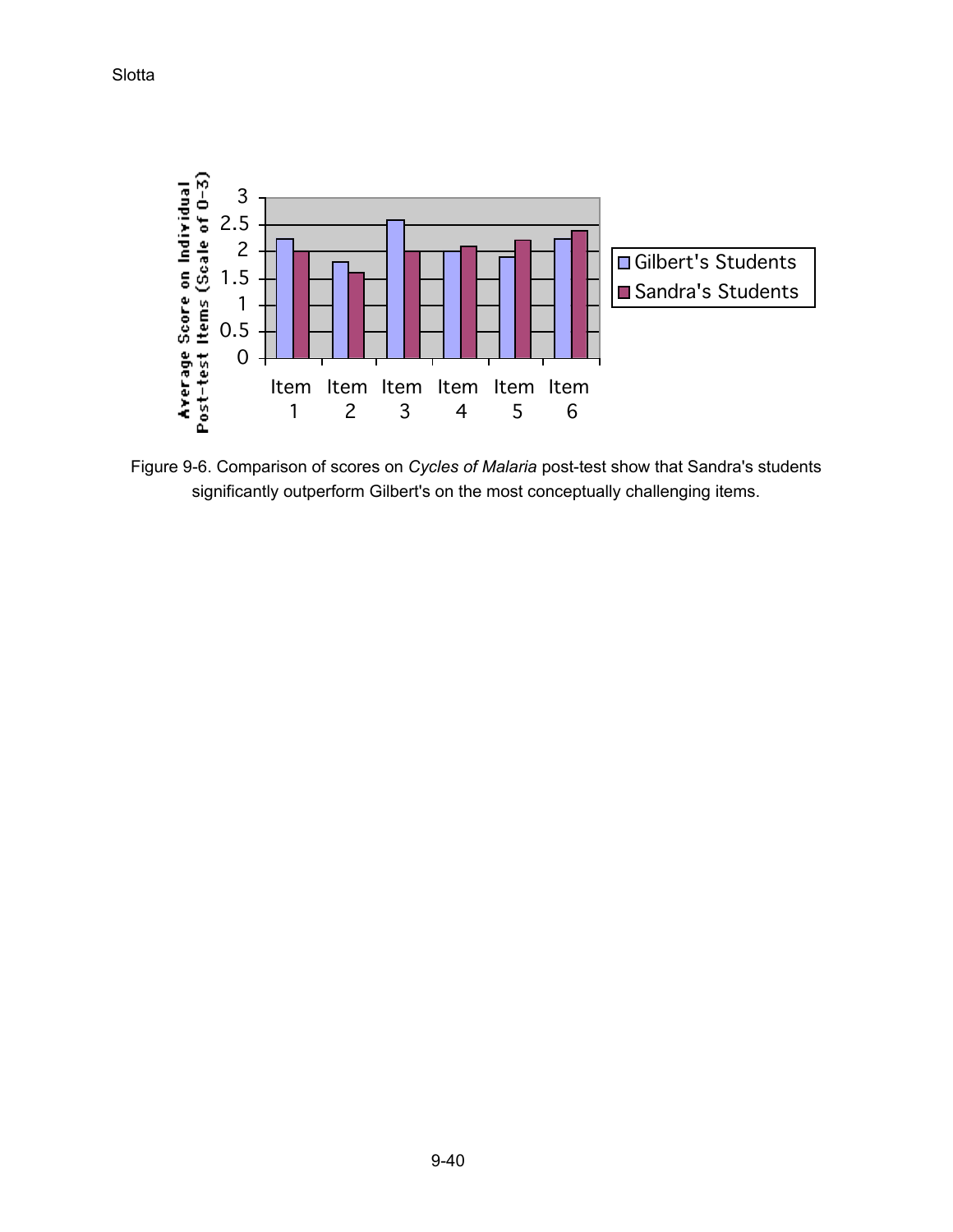

Figure 9-7. Sandra's students are seen to reflect more deeply, making more connections to ideas within their embedded assessments than Gilbert's students.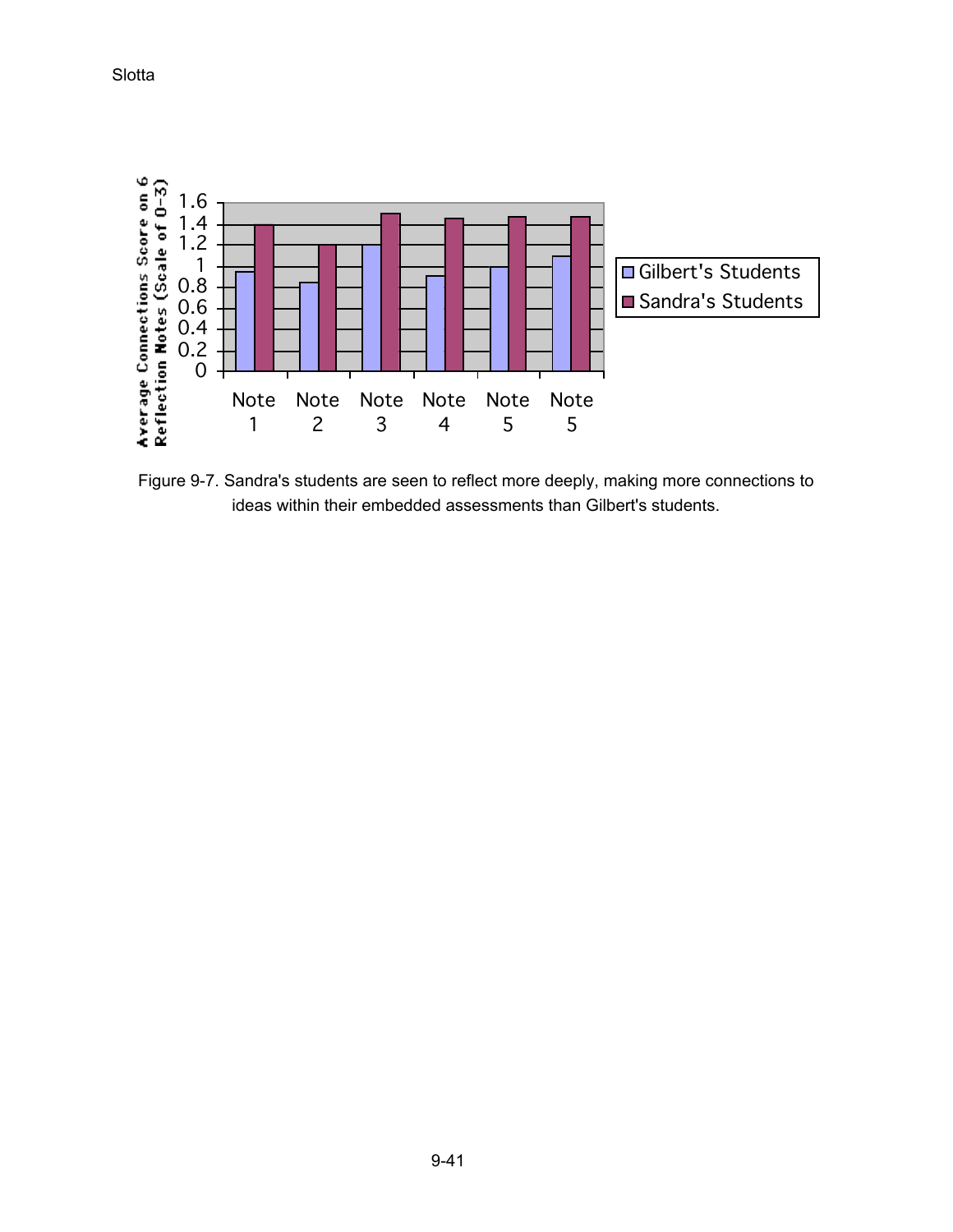

Figure 9-8. Both teachers improved markedly from Year 1 to Year 2 in terms of their students' connections in the embedded assessments. The differences between the teachers are still present, but diminished.